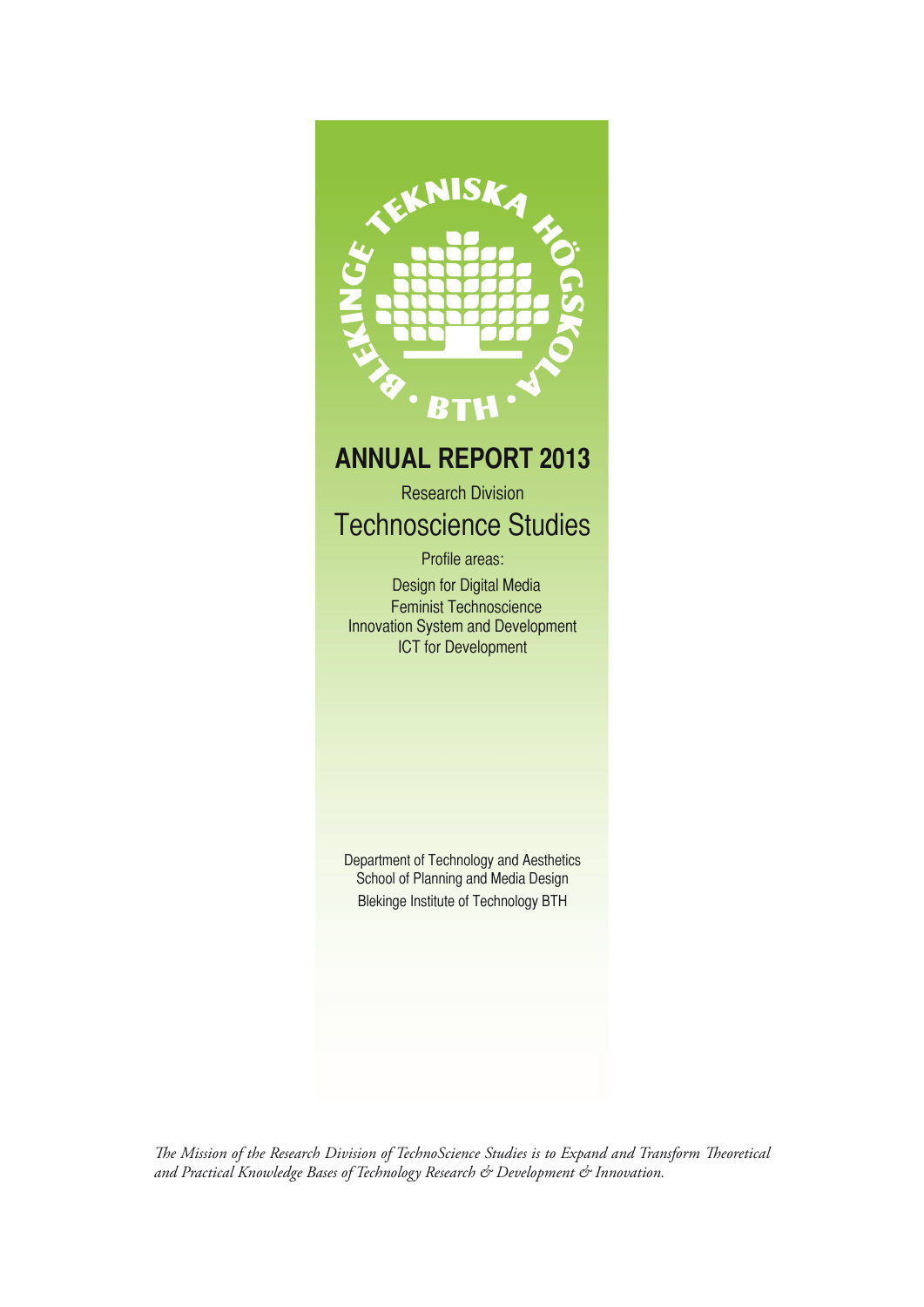# **Contents**

| <b>Executive Summary</b>                                                                                                            | 4                          |
|-------------------------------------------------------------------------------------------------------------------------------------|----------------------------|
| Background                                                                                                                          | 6                          |
| BTH campus Karlshamn                                                                                                                | 7                          |
| Theoretical stance                                                                                                                  | 8                          |
| Staff                                                                                                                               | 9                          |
| Postgraduate degrees awarded                                                                                                        | 10                         |
| Research projects<br>Design for digital media<br>ICT for development<br>Innovation system and development<br>Feminist technoscience | 11<br>11<br>12<br>13<br>15 |
| Development of the R&D profile Design for Digital Media                                                                             | 17                         |
| Postgraduate activities                                                                                                             | 19                         |
| Internationalisation<br>Partners in Developing Countries<br>Partners in High Income Countries                                       | 21<br>21<br>22             |
| Cooperation between BTH, business and the community/politics                                                                        | 23                         |
| Publications                                                                                                                        | 24                         |
| Media Coverage about Technoscience Studies and its Members                                                                          | 25                         |
| Commissions                                                                                                                         | 26                         |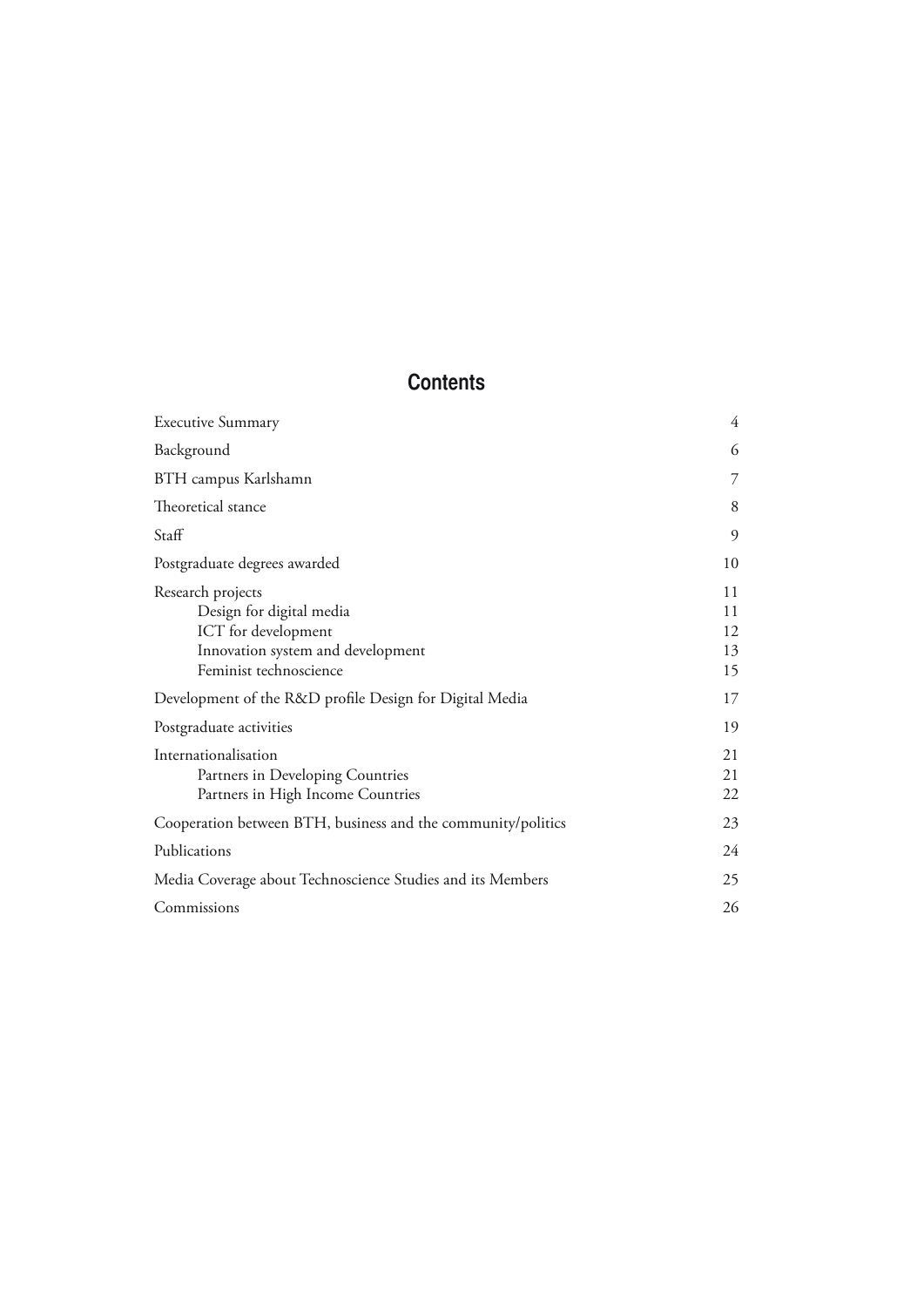# **HIGHLIGHTS**

## Very positive results of external assessment of our research

…

## 3 new doctors

…

## 1 new licentiate …

1 new associate professor

…

## 1 new PhD student …

# In total 16 doctorates awarded

…

Guest professor program in New Media, linked to media technology education with more than 300 **BACHELOR STUDENTS** 

Sida sponsored partner in bilateral agreement with Bolivia and Rwanda

…

EU project GenisLab bringing BTH to fore-**FRONT** 

…

## …

## External R&D funding was 68%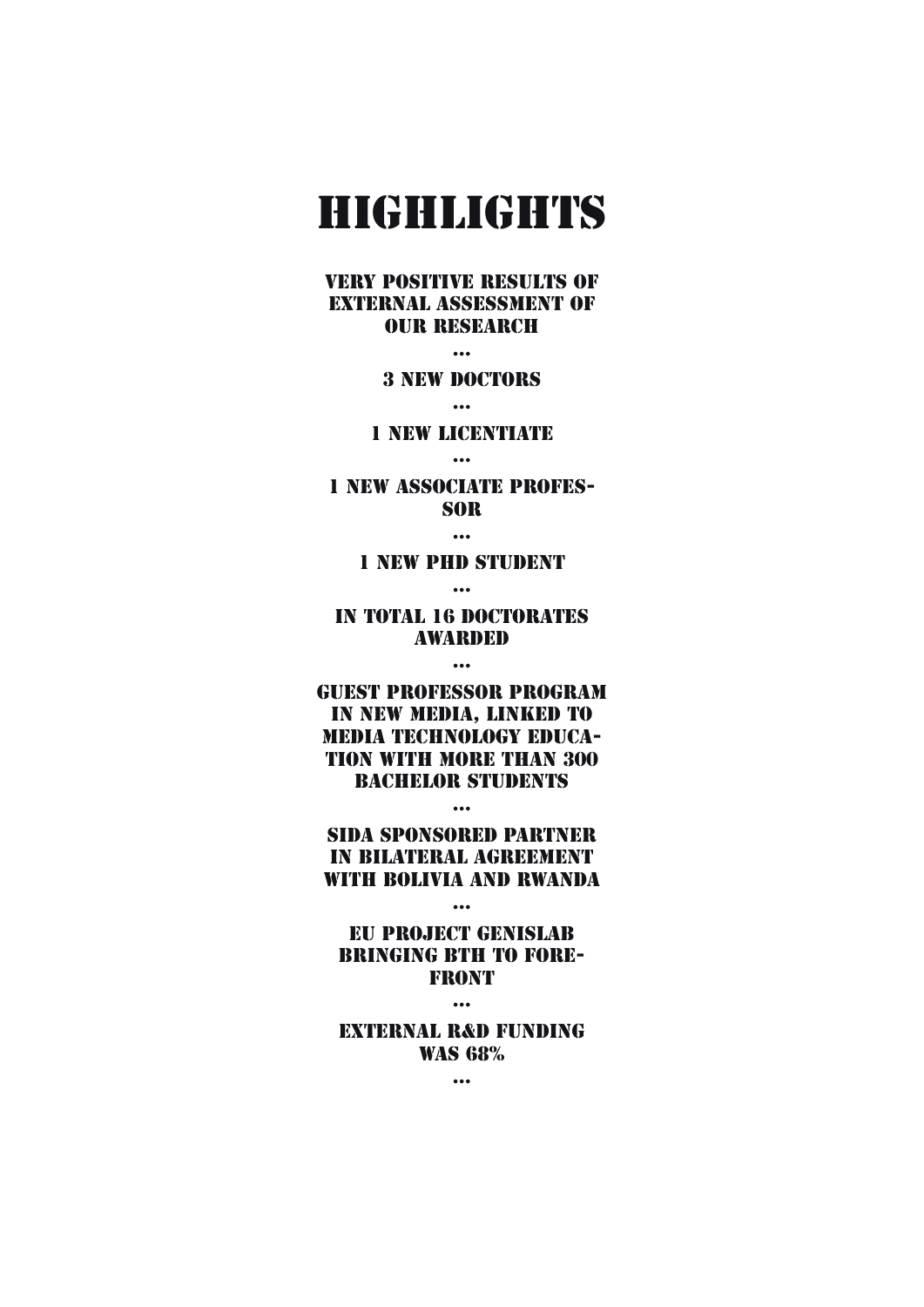## **Executive Summary**

The research division Technoscience Studies has a transformative ambition in bringing a technical university like BTH closer to realities in needed knowledge production in high income as well as low income countries. This is done in practice and theoretically in four main profile areas namely Design for Digital Media, ICT for Development, Feminist Technoscience and Innovation System & Development.

The activities at the Research Division of Technoscience Studies (ToS) during 2013 are characterised by a high number of examination and PhD students, high degree of external funding and extensive international collaboration in the field of Innovation Systems, Clusters and Development. ToS is linked to the undergraduate education with its profiled programmes of Digital Game, Digital Audio Production, Digital Visual Production and Web Development engaging more than 300 bachelor students. This linkage is continuously evolving.

The highly appreciated cooperation with and support from the local government of Karlshamn and the Bank of Karlshamn continued during 2013 within the context of Net-Port. To participate in developing NetPort as a strong innovation system is an inspiring driving force for ToS, which thus is fulfilling one of the core values in the profile of BTH.

One senior lecturer at ToS, Pirjo Elovaara, achieved the position of *associate professor* (docent) during 2013.

During the year three doctorate degrees in the PhD program Technoscience Studies were earned by Julius Ecuru with his thesis titled *Unlocking Potentials of Innovation Systems in Low Resource Settings,* Joshua Mutambi with his thesis titled *Stimulating Industrial Development in Uganda through Open Innovation Incubators* and Tomas Kjellqvist with his thesis titled *Biståndspolitikens motsägelser om kunskap och tekniköverföring - från konkret praktik till abstrakt policy* (Contradictions on knowledge and technology transfer in the politics of Swedish Aid: From concrete practices to abstract policies). Julius Ecuru and Joshua Mutambi were sponsored by Sida and defended their theses at their home university Makerere University, Uganda.

One licentiate degree was earned by Linus de Petris with his thesis titled *Om glappen vi* 

## *skapar och de märken som blir – Materiell-diskursiva produkter i kommunkontext.*

During 2013, three PhD students have done their research within the evolving International Graduate School for Innovation Systems, Clusters and Innovations. The Graduate School is an initiative by ToS via the Scandinavian Institute for Collaboration and Development (SICD) and in collaboration with PACF (Pan African Competitiveness Forum) and Universidad Mayor de San Simon (UMSS), Cochabamba, Bolivia. Tomas Kjellqvist, who is the managing director of the International Graduate School, has during the year anchored the Graduate School in several international, academic and funding networks. A consortium is planned with the following actors in an initiating phase – the Institute of Economic Research on Innovations, Tschwane University, South Africa, the Nelson Mandela African Institute of Science and Technology, Arusha, Tanzania, UMSS, Bolivia, UNU – Merit, Maastricht, Netherlands, Aalborg University, Denmark, BTH, Research Policy Institute, Lund University, Sweden.

A specific quality of Technoscience studies is the strong and concrete link between BTH and governmental bodies, which constitutes examples of co-evolution of knowledge. One of the PhD students is a public sector doctoral student being a staff member of the local government of Karlshamn as well. Another PhD student has a high position at a ministry of industry and trade in Uganda and a third one at a council of science and technology also in Uganda.

During the year ToS had nine active doctoral students within the PhD programme including the three, who defended their doctoral thesis during the year. The ties of ToS to international R&D collaboration were strong, with specific links to Norway, Denmark, Tanzania, Uganda, Bolivia, Rwanda, Italy and Germany.

The R&D program within the profile of Design for Digital Media was strengthened during the year with an ambitious guest professor/ researcher program including leading researchers in Scandinavia. The administrative heads of BTH are acknowledging the results of the program. The programme and linked activities are presented below.

The regional relevance of the research is enhanced by involvement and collaboration in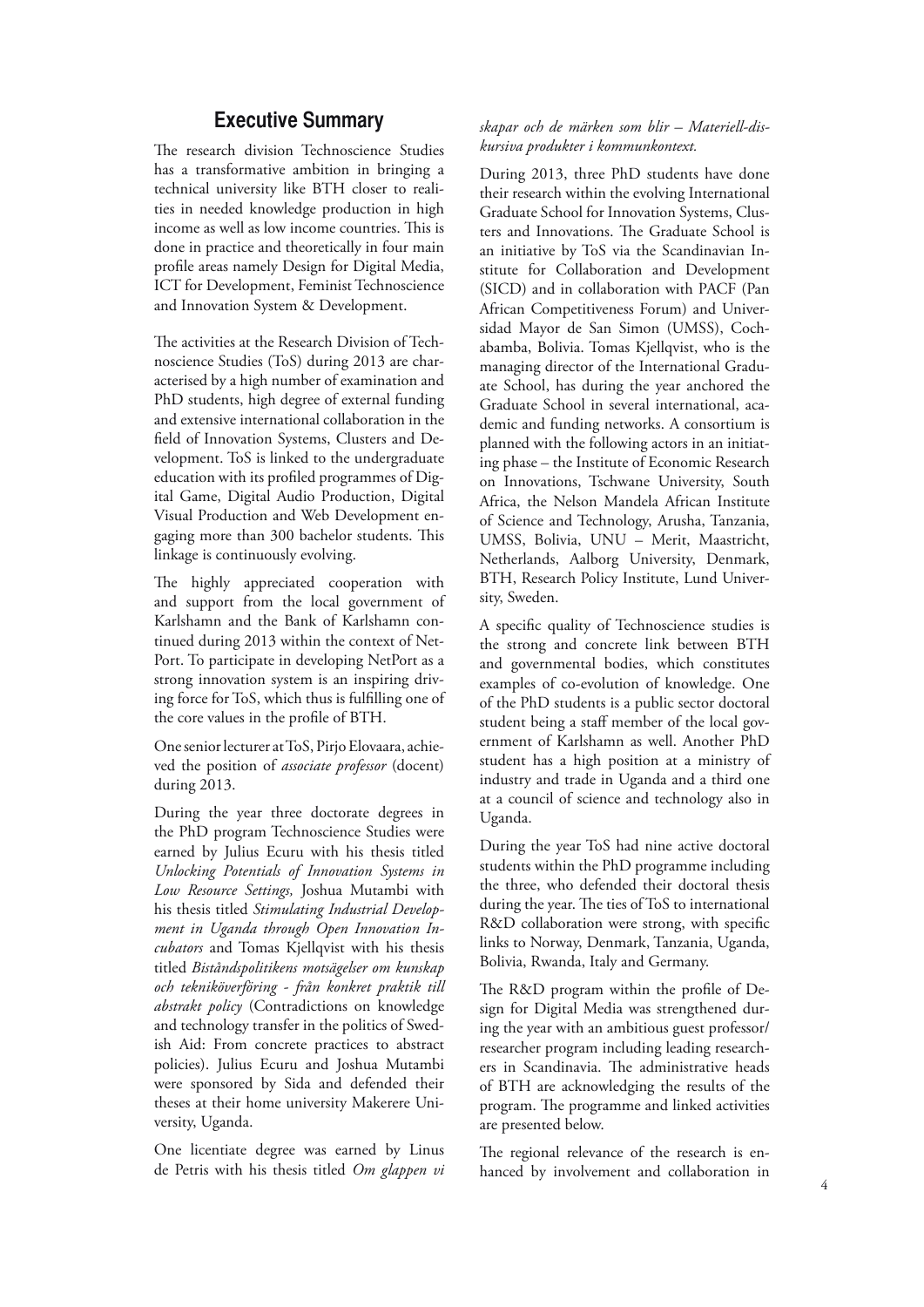NetPort and its profile New Media. Research and undergraduate education are strongly intertwined and result in establishment of companies by students within media technology and especially so within digital games. A student team called Dead Shark Triplepunch won the international competition Make something unreal live with their game Epigenesis.

The international PhD students of ToS contribute directly to solving acute problems in their respective home countries like digital education resources for rural secondary schools, digital systems handling serious diseases and other systems for vital infrastructures in society.

BTH strategic plan 2013-2016 emphasizes international collaboration and innovation inreal-life. ToS was during the year strong in realising these goals through doctoral training and research, and also through collaboration for in-real-life innovation in East African countries and Bolivia via SICD (Scandinavian Institute for Competitiveness and Development.

ToS via SICD has two Sida funded R&D projects. One is the project "Innovative Clusters Closing the Gap between University and Society in East Africa - a living proof of mode 2 excellence?" with Birgitta Rydhagen as project manager and with a budget frame of 3 190 000 SEK during 2010 – 2012 and extended to March 2014. The other project is "Solar power to the poor people: Using innovative clusters to develop business models for technology transfer" with Tomas Kjellqvist as project manager and Erik von Bahr assisting and with a budget frame of 4 400 000 SEK during 2010 – 2012 and extended to 2013.

Technoscience studies is one of nine partners in a 4-year EU project called GenisLab, within which a number of researchers at ToS are involved. European universities in the fields of physics, nanotechnology and IT collaborate with technical partners in Italy for advanced gender equality in the academies. In April, BTH hosted a two-day conference for GenisLab partners. During the year the GenisLab project at BTH has focused on executing the tailored action plan (TAP) for BTH. Results have been discussed with the Equality committee as well as further plans. The VC of BTH has decided to introduce this TAP in the BTH score card reported to the Ministry of Education in the new university organisation.

Art Line is an international art- and culture project in collaboration between 14 partners from 5 different countries in the South Baltic region; Sweden, Poland, Germany, Russia and Lithuania. The project is part-financed by the European Union (European Regional Development Fund), South Baltic Cross-border Cooperation Program, and ran from 2011 until June 2013. Pirjo Elovaara participated within the sub-project Telling the Baltic (TTB). TTB is a collaborative storytelling project involving Laznia Centre for Contemporary Art (Laznia CCA), BTH, , Blekinge County Museum, Kaliningrad Branch of the National Centre for Contemporary Arts (NCCA), Nida Art Colony, Kunsthalle Rostock, Stena Ferry Line and ArtMission. The exhibition Telling all about it is an outcome that is touring museums in the participating locations.

The external R&D funding for ToS during 2013 was 68 % of the total R&D budget counted on processed and granted income.

The external evaluation of the research at BTH during 2013 gave the following assessment of Technoscience studies:

*"The strongest academic contribution from Technoscience Studies is the developed epistemological platform. The challenge here concerning this platform, unique at an institute of technology such as BTH, is to make it more visible and used by other parts of BTH. Such a platform could help in positioning the profile of the field of studies of this department in the landscape of other units at the BTH and internationally. It would be of special importance because the department focuses so strongly on the doctoral level of research and research education, where such a base is crucial for building a robust and intellectually self-confident research-education environment.*

*One of the most serious opportunities for future development is that Technoscience Studies have a high relevance in society, locally in Sweden and globally.*

*These studies are of special relevance for the developing countries. Building highly competent human resources (through doctoral education and research co-operation, the department can establish a unique centre of competence, serving as a hub of continuously growing network, combining both advanced practice and renowned academia, in Sweden and in the developing countries involved in the co-operation."*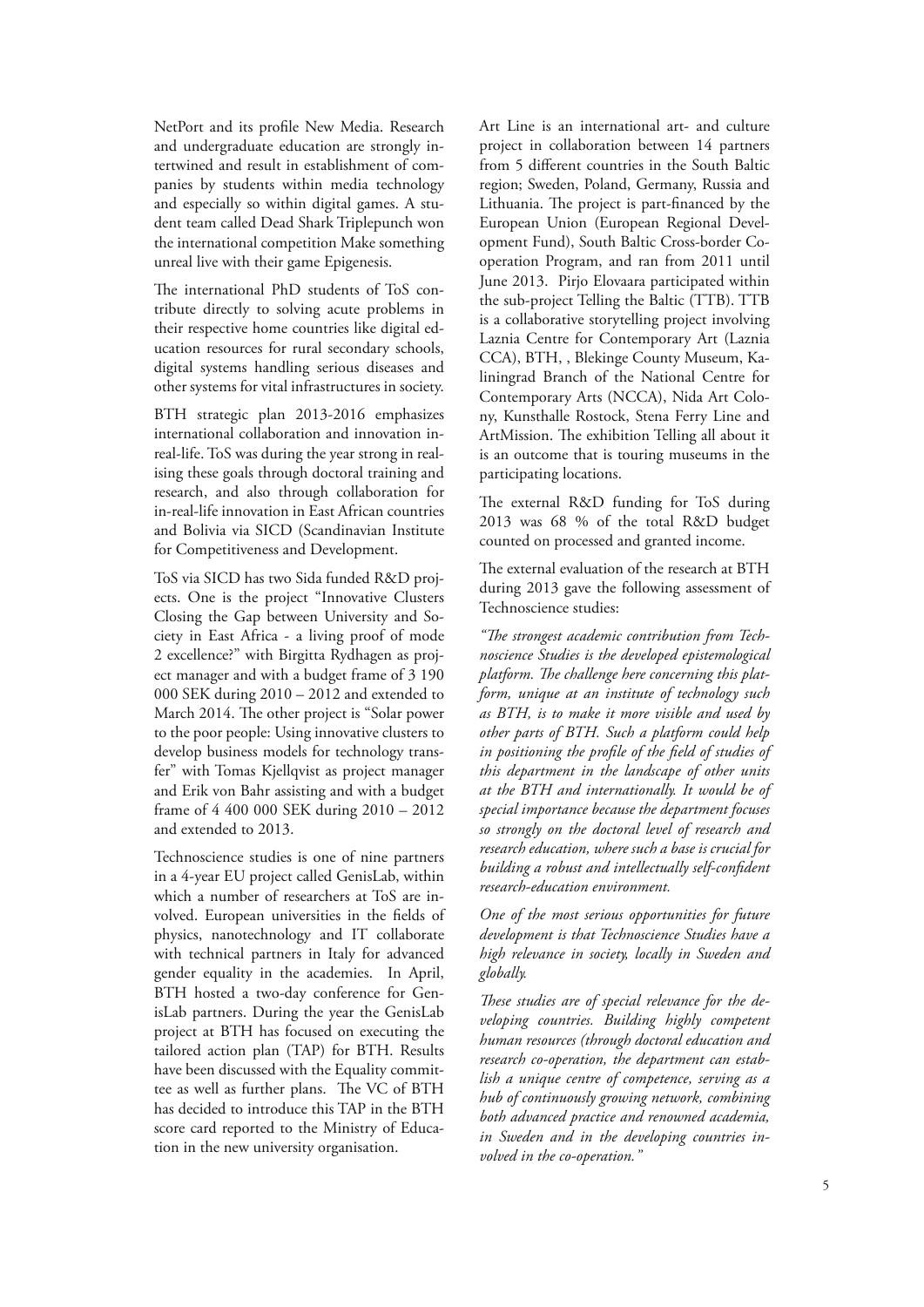# **Background**

The research division of Technoscience Studies belongs to the department of Technology and Aesthetics at the School of Planning and Media Design (DSN) at Blekinge Institute of Technology – a profiled University of Applied ICT and Sustainable Development. From 1st of January 2014 the department belongs to the Faculty of Computer sciences in the reorganisation of the university.

The activities at ToS began in 1998 in the then Department of Computer Science and Economics with earmarked funds appropriated by the Parliament through the research bill 1996/97:5. A professor chair in ICT and gender research was filled the 1st July 1999. ToS is a new field of technology and engineering and is highly innovative in terms of development of gender research within technoscience, media technology, methodology for ICT related research and innovation system and cluster development.

 In addition to research, undergraduate and graduate education the activities embrace work with knowledge networks, campus development, external engagements, internal work at BTH and support work for external funding of research and research collaboration.

ToS is fully integrated into the profile of BTH in terms of both applied ICT and interactions in triple helix constellations.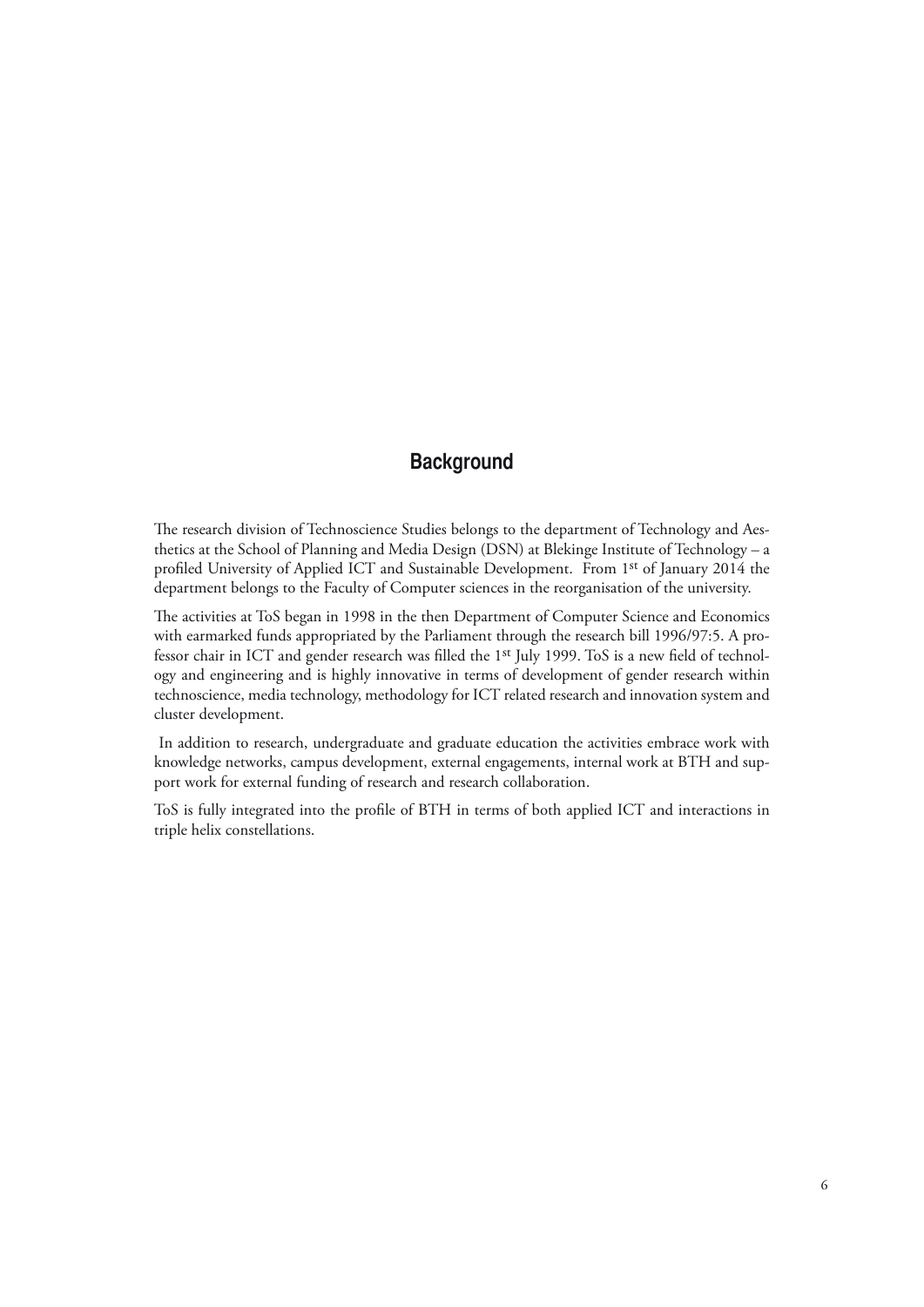

# **BTH campus Karlshamn**

Most staff at the Division of Technoscience Studies is involved in BTH's construction of a university campus in Karlshamn. This effort began in 2000 and has intensified as operations grow. The collaboration at NetPort pertains to all kinds of undergraduate education and student issues, cooperation with upper secondary schools and other education providers, various EU project constellations, support for research also in cooperation with experience-based learning, local government and business contacts, incubation activities with participation in the savings bank's foundation of Karlshamn Bank (Sparbankens Näringslivsstiftelse) to promote economic development, etc. The long term support from the local Government of Karlshamn is highly appreciated and constitutes a base for a very fruitful development of NetPort and BTH campus Karlshamn.

NetPort and BTH are situated in the same premises. There are many activities going on at Net-Port, which means visibility for BTH's presence in Karlshamn and a form of indirect marketing. The contacts with NetPort's director and staff during the year were vital for a fruitful collaboration especially in the profile area of Digital Media at BTH campus Karlshamn.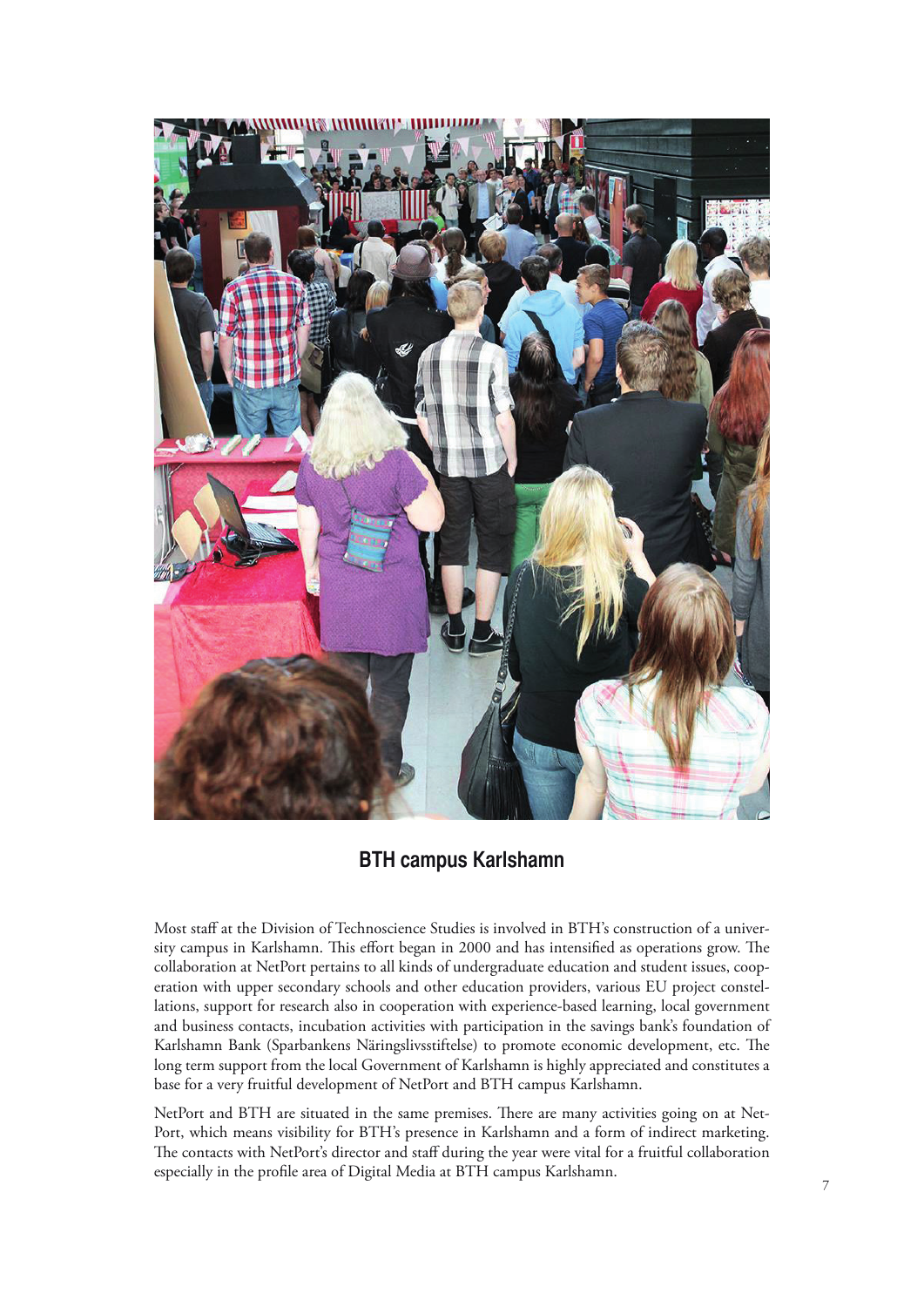# **Theoretical stance**

One of the aims of Technoscience Studies is to develop complex knowledges about ICT including media technologies as reality-producing and transforming technologies as well as of the transformations that follow in its wake. The epistemological base for this is found in feminist research developed within technoscience. This presupposes participation in the appurtenant processes of transformation and knowledge production. Seeing ICT as reality-producing technologies rests on the idea that all of us, researchers in the field included, are enmeshed in development processes. No innocent positions exist. ICT intervenes in and co-creates people's everyday lives. On the other hand, ICT is developed and interpreted and practiced by people. This aim of Technoscience Studies is thus to create theoretical bases and practices for developmental processes in ICT-related fields as well as in the context of innovation systems.

The latter has increased in importance for ToS with a strong and upcoming research profile in innovation system and development including the International Graduate School for Innovation Systems, Clusters and Innovations together with a number of international partners.

Within international gender/feminist research with strong links to the dominant technological fields of our age – information and communication technology, biotechnology and material technology – there is a widespread understanding of the production of knowledge and technology as processes taking place in distributed systems. In these days and age knowledge is generated in the overlapping borderland of universities, industry and other regional, national and international entities as well as governmental bodies. These processes are not least apparent in our region Blekinge and affect the way in which BTH carries out R&D work. The term technoscience connotes this understanding of the concurrent production of knowledge, technology and reality. The way in which technoscience is defined by scholars like Donna Haraway raises important questions about boundaries and transgressions between science, technology, politics and society, humans and nonhumans etc. as well as implosion phenomena within the same spheres.

The PhD program of ToS belongs to the faculty of technology at BTH. Along with research activities based on the individual research projects, ToS also has a joint research programme organised as division seminars and courses in order to develop epistemological competences and skills for theoretical and methodological work. Prospective doctoral students and university lecturers also participate in this research programme.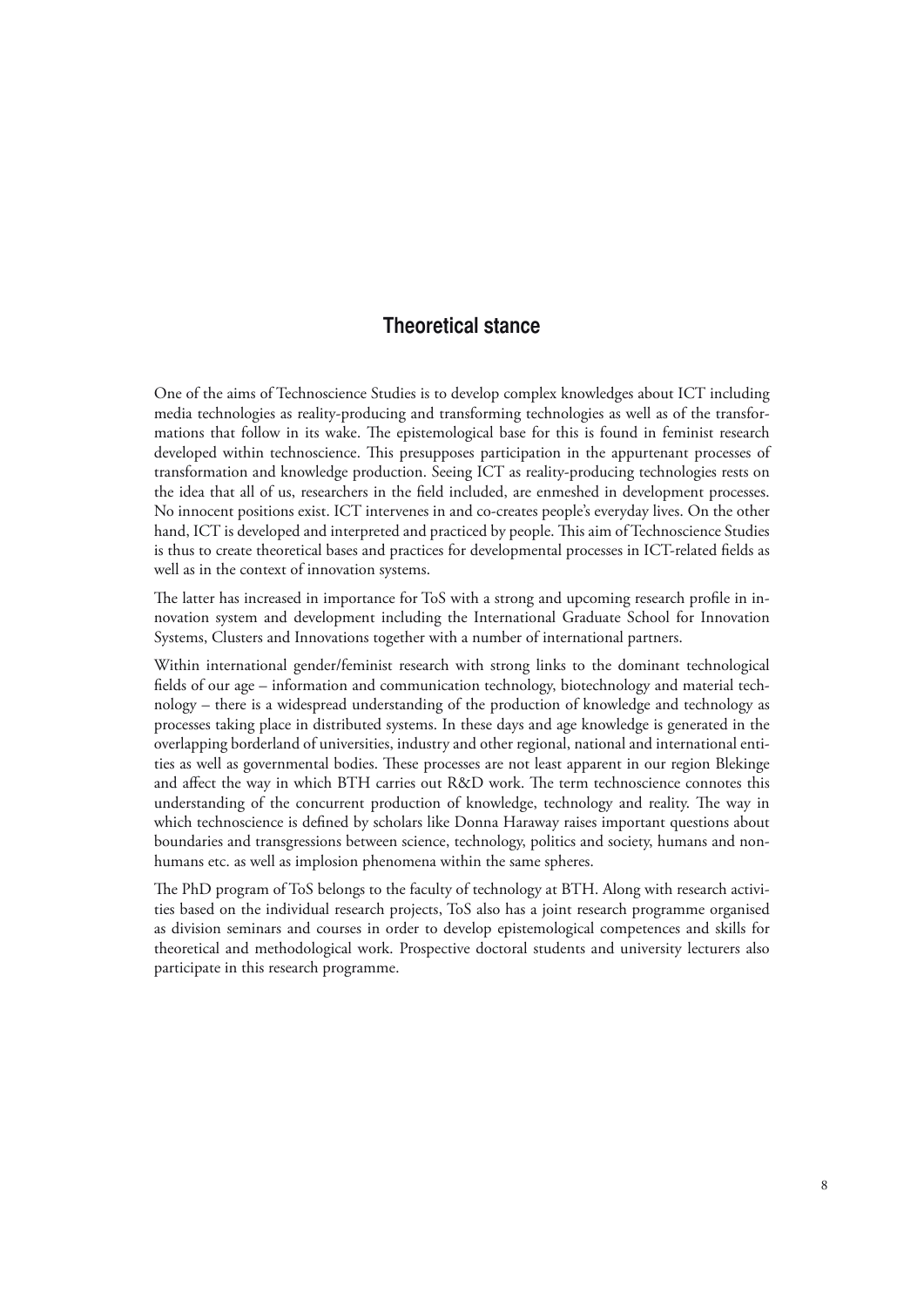# **Staff**

#### **Administrators**

Anita Carlsson, Head of Administration, Department of Administration, DSN Paul Carlsson, Head of Department of Technology and Aesthetics, DSN Peter Ekdahl, Dean of School, DSN Ulrika Magnusson, Research education administrator, Department of Administration, DSN Madeleine Persson, Economist, Department of Administration, DSN

## **Researchers**

Carlos Acevedo, Doctoral student Gerhard Bax, Adjunct Professor Paul Carlsson, Doctoral student, University lecturer Linus de Petris, Doctoral student, Licentiate Dec 2013 Julius Ecuru, Lic., Doctoral student, PhD Nov 2013 Peter Ekdahl, PhD, Senior lecturer Pirjo Elovaara, PhD, Senior lecturer, Associate professor Dec 2013 Anders Falk, Doctoral student, University lecturer Peter Giger, PhD, Senior lecturer Elisabeth Gulbrandsen, Lic., Doctoral student Kerstin Gustavsson, University lecturer Tomas Kjellqvist, Doctoral student, Project director, PhD June 2013 Joshua Mutambi, Lic., Doctoral student, PhD Nov 2013 Linda Paxling, Doctoral student Birgitta Rydhagen, Associate professor, Senior lecturer Kåre Synnes, visiting professor Lena Trojer, Professor, Head of Division

## **Associated Researchers**

Erik von Bahr, Senior advisor Christina Björkman, PhD, senior researcher Peter Kempinsky, Senior advisor, Kontigo AB Peter Lating, PhD, postdoc, collaboration partner Lydia Mazzi, PhD, postdoc Charles Otine, PhD, collaborating partner Fatuma Simba, PhD, postdoc, collaborating partner Dan Sjögren, Project manager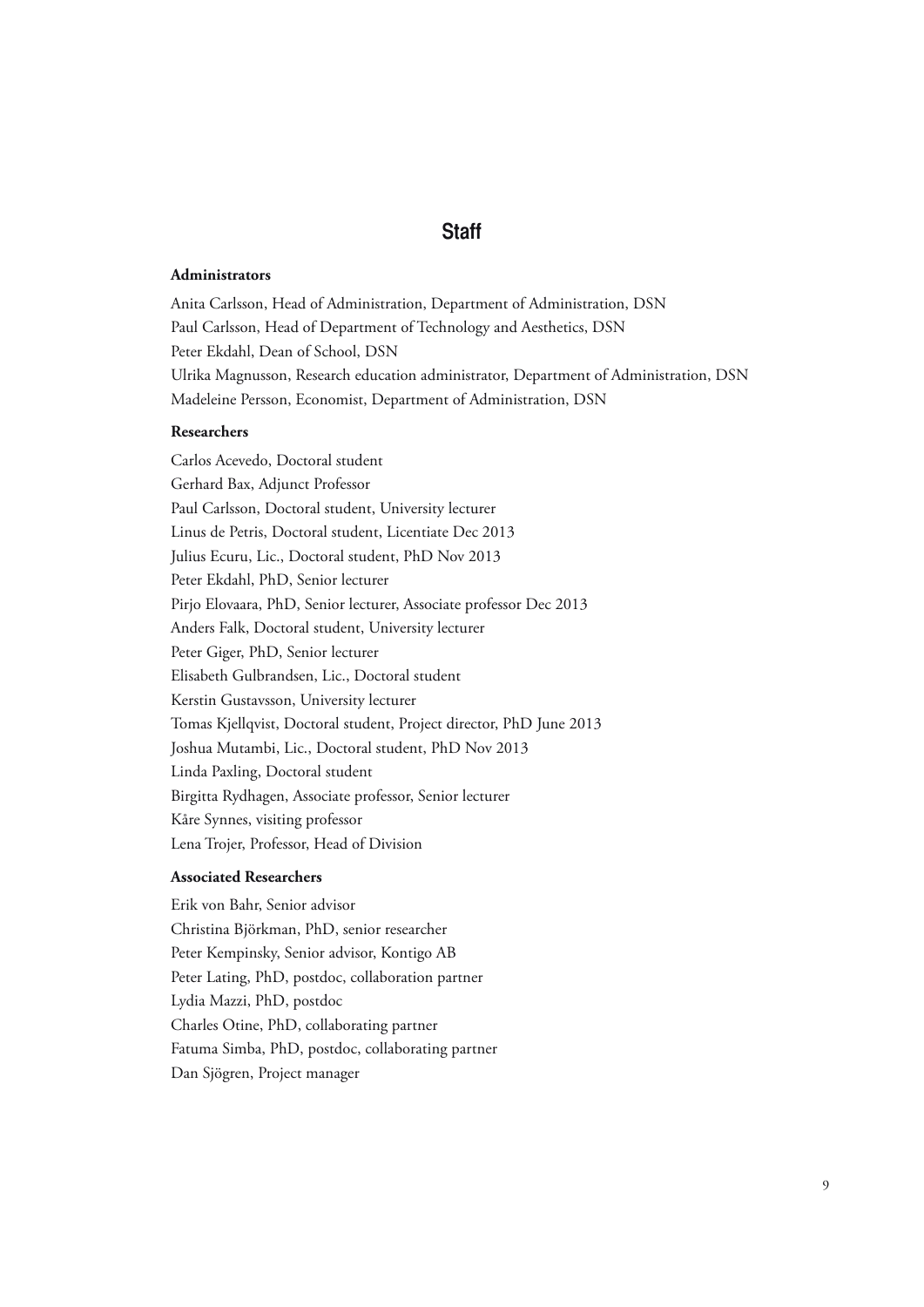# **Postgraduate degrees awarded**

| Licentiate of Technology Pirjo Elovaara     | 2001 02 02 |
|---------------------------------------------|------------|
| Licentiate of Technology Christina Björkman | 2002 06 14 |
| Licentiate of Technology Peter Ekdahl       | 2002 10 25 |
| Doctorate of Technology Birgitta Rydhagen   | 2002 12 18 |
| Licentiate of Technology Annelie Ekelin     | 2003 01 27 |
| Licentiate of Technology Inger Gustafsson   | 2004 05 07 |
| Doctorate of Technology Pirjo Elovaara      | 2004 05 28 |
| Doctorate of Technology Christina Björkman  | 2005 05 23 |
| Doctorate of Technology Peter Ekdahl        | 2005 12 09 |
| Licentiate of Technology Peter Giger        | 2006 06 09 |
| Licentiate of Technology Peter Okidi Lating | 2006 12 04 |
| Doctorate of Technology Inger Gustafsson    | 2008 01 18 |
| Licentiate of Technology Ellen Kalinga      | 2008 05 28 |
| Licentiate of Technology Suzan Lujara       | 2008 05 28 |
| Doctorate of Technology Peter Okidi Lating  | 2009 03 06 |
| Licentiate of Technology Fatuma Simba       | 2010 06 28 |
| Doctorate of Technology Ellen Kalinga       | 2010 12 08 |
| Doctorate of Technology Suzan Lujara        | 2010 12 08 |
| Doctorate of Technology Peter Giger         | 2010 12 15 |
| Licentiate of Technology Rebecka Molin      | 2011 02 11 |
| Licentiate of Technology Charles Otine      | 2011 03 31 |
| Licentiate of Technology Lydia Mazzi        | 2011 06 01 |
| Doctorate of Technology Maria Bäcke         | 2011 05 27 |
| Licentiate of Technology Joshua Mutambi     | 2011 06 10 |
| Licentiate of Technology Julius Ecuru       | 2011 09 24 |
| Doctorate of Technology Fatma Simba         | 2012 09 27 |
| Doctorate of Technology Lydia Mazzi         | 2012 11 07 |
| Doctorate of Technology Charles Otine       | 2012 11 07 |
| Doctorate of Technology Tomas Kjellqvist    | 2013 06 14 |
| Doctorate of Technology Julius Ecuru        | 2013 11 28 |
| Doctorate of Technology Joshua Mutambi      | 2013 11 28 |
| Licentiate of Technology Linus de Petris    | 2013 12 19 |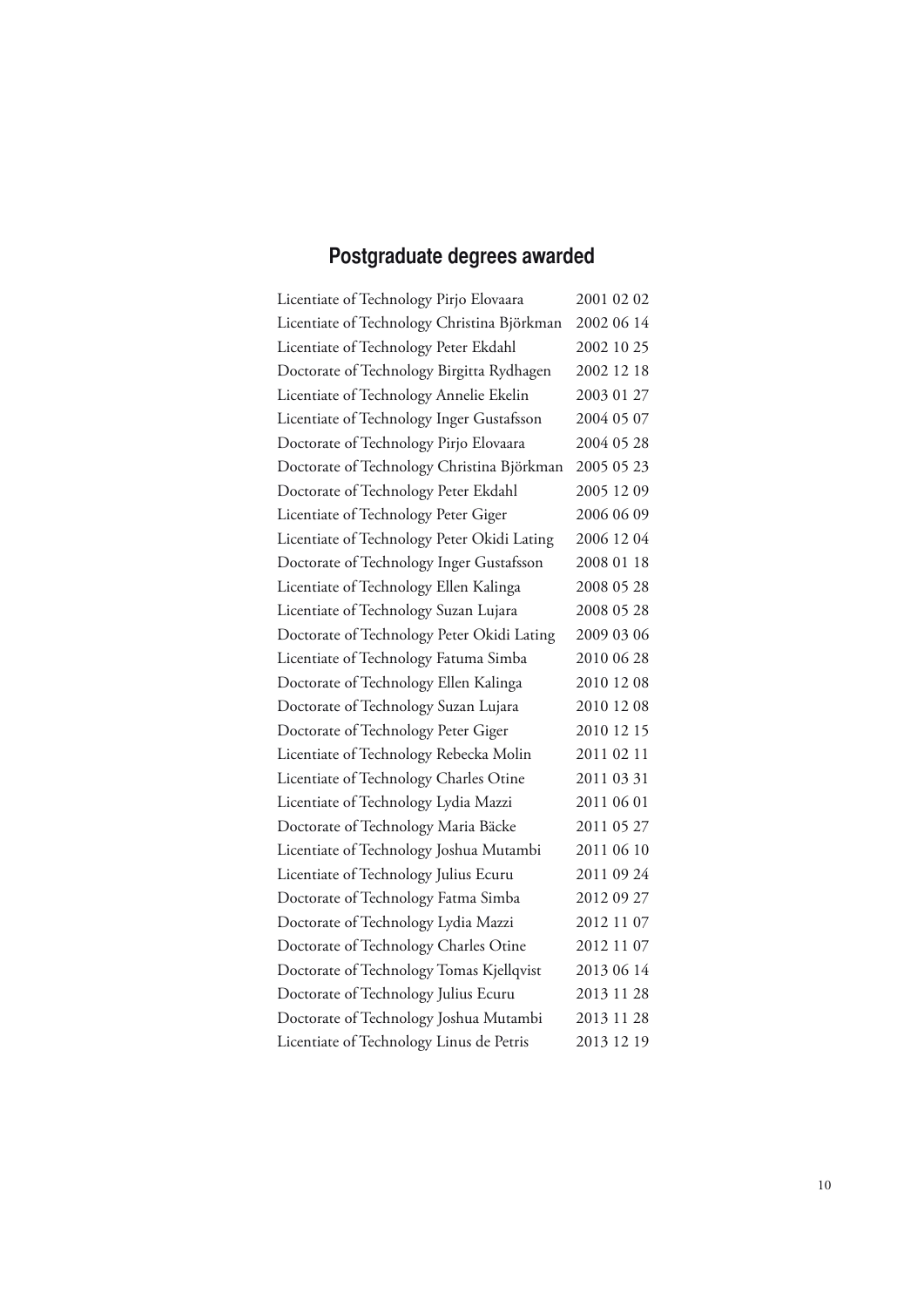# **Research projects**

The research projects are listed below within the four main profile areas of the research division of Technoscience Studies. The projects can either be doctoral thesis projects or research projects. In some cases the projects belong to more than one profile area.

## Design for digital media

## **Theoretical Frameworks for ProduSer Oriented Design for Digital Media**

## *Peter Ekdahl, R&D project*

The aim is to develop a research structure as well as theoretical frameworks for the concept ProduSer Oriented Design for Digital Media. When starting the process of producing digital media, there are no separate roles as producer and user. The roles are intertwined in complex and dynamic relations. The understanding of these complex relations opens up for new ways of developing relevant and future oriented applications. The R&D project is closely linked to the under graduate programmes Digital Games, Digital Visual Production, Digital Audio Production, Web Development and Basics for Digital media. The project encompasses development of a deeper and more complex understanding of digital media technology and design as an area of knowledge. The aim of the project is also to define core areas and develop transformational strategies in order to find out how traditional disciplines relate to the core areas of media technology and design including serious gender perspectives.

### **The Rhizomatics of Social Media**

## *Peter Giger, R&D project*

The project discusses the role of Social Media in the context of Gilles Deleuze's and Felix Guattaris's work. The main point is the following question: what happened when the Internet went from the ideological mindset of "Web 2.0" to the more consumer related "Social Media"? How does this change of the "media mindset" relate to the contemporary human relation to technology?

#### **Technology as an intrinsic part of humans — from eGovernment to iGovernment**

*Linus de Petris, PhD project funded by Swedish Agency for Economic and Regional Growth. Licentiate degree in December 2013.*

The research is set in a municipal government context, focusing on participation and design and use of ICT. It is carried out on a basis of action research. The public sector has for many years declared visions of technology (the Internet in particular) to enable so called 24-hour services, strengthening democracy, empowering civil society to influence policy making and political decisions, and much more.

Are these expectations on technology and the Internet in particular to solve problems in and for society realistic? Trying to fully conceptualize the role of ICT in a municipal context and what consequences design will have for different people and processes is very complex, probably not fully graspable. The theoretical work is inspired by several disciplines, including design theories, technoscience, information architecture and cognitive science.

Ideas on design as participation in assemblages of humans and non-humans are a foundation in my work. John Law's method assemblages and Pelle Ehn's notion of design things are key in the understandings of contemporary challenges for participation, design and innovation. Another important aspect for the work is the concept of hyper-reality from the thoughts of Jean Baudrillard.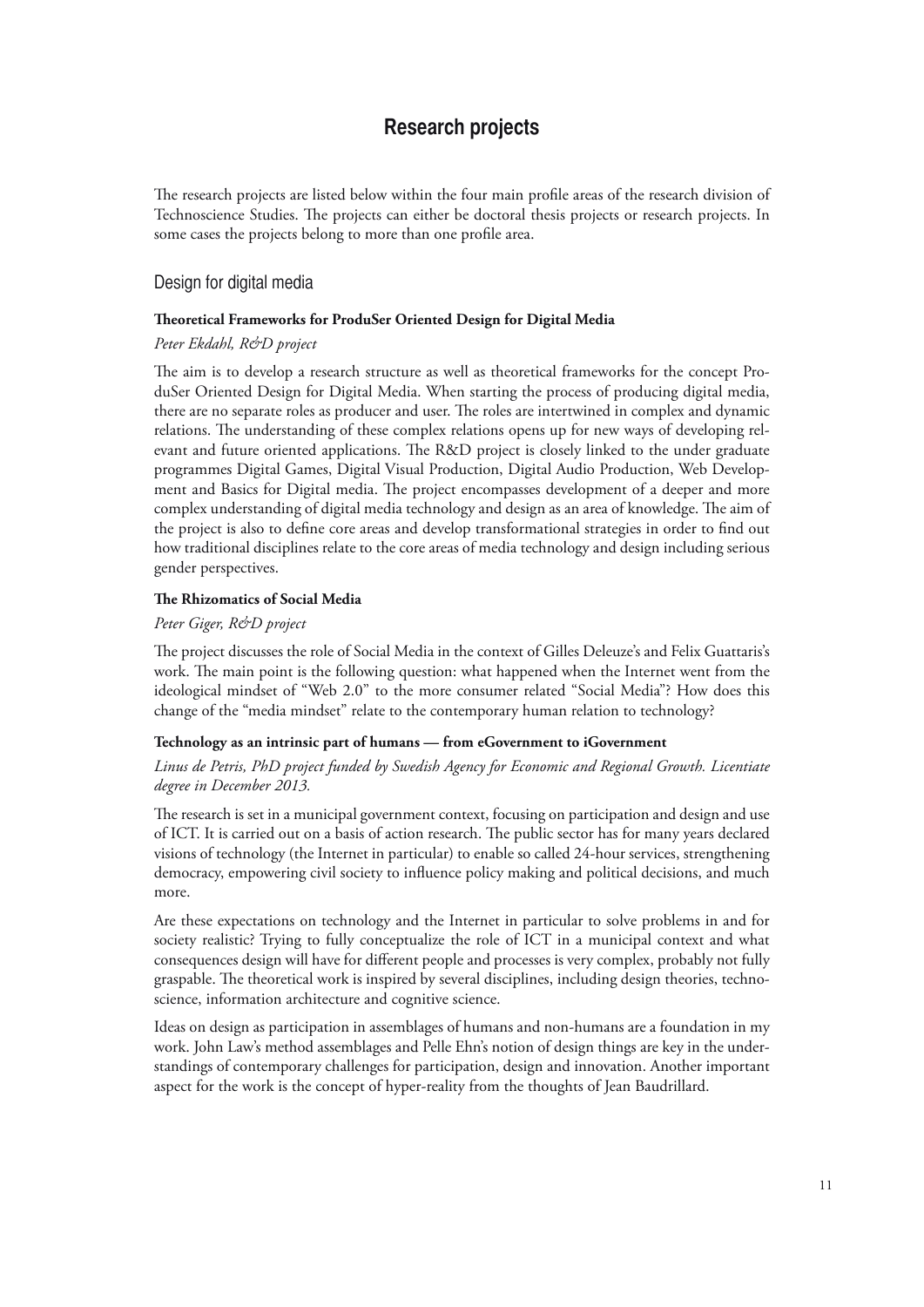## **The digitizing of rituals; aesthetics in digital media**

Anders Falk, PhD project funded by local government of Karlshamn

The main objective is to study rituals as design hooks in digital media. The more specific objectives concerns the issues of - the choices of transparent virtual alternatives instead of unsure realities - changes from gameplay mechanics towards emergent / internal meta systems.

## **The reality producing dynamics of the mobile artefact in East Africa**

*Linda Paxling – PhD project*

The research objective is to provide a feminist and postcolonial technoscientific understanding of how the mobile phone is changing the reality producing dynamics in an East African context.

Following a transdisciplinary approach to ICTs and society the research will showcase the dual process of the reality producing shaping/design of mobile technologies for development (M4D) and the impacts of mobile phone usage on society.

By merging a feminist technoscience stance with an action-oriented research approach my work aims to apply a locally contextualized knowledge production of the institutionally structured situation (government initiatives, NGOs and private companies) as well as the unstructured everyday situation (everyday mobile phone use), and based on the findings suggest improvements of strategies, practices, and knowledge of the local mobile environments for policy-makers, practitioners and academics.

### Keywords:

M4D, ICT4D, Feminist Technoscience, Postcolonial Technoscience, Cyborg Anthropology, Livelihoods, East Africa, Participation, Representation, Democratization

### **Creativity in Media Technology Graduate Education**

*Paul Carlsson, PhD project. The PhD project starts in the issue of creativity and how to implement this in technical graduate education.*

Educational reports published over the last 20 years have consistently identified creative thinking and problem solving as among the most crucial skills necessary for success in today's workplace, and thus have called on educational institutions to do more to promote these abilities (Carnevale et al., 1990; Secretary's Commission on Achieving Necessary Skills, 1991; Partnership for 21st Century Skills, 2008).

The overarching question is how to design a learning environment in the context of media technology training to encourage creativity, problem solving and personal development instead of the traditional fact learning situation.

## ICT for development

## **The reality producing dynamics of the mobile artefact in East Africa**

*Linda Paxling – PhD project, see above.*

#### **Transdisciplinary Research Development in Triple Helix Context in Uganda**

*Dr Peter Okidi Lating, post doc project, funded by Sida.*

The aim of the postdoctoral study is to strengthen transdisciplinary research skills of the candidate and improve graduate supervisory skills as part of the staff capacity development in the Faculty of Technology, Department of Engineering Mathematics/Computer Engineering, Makerere University, Uganda, The specific objectives are the following:

• Publish a book titled " Realities of Transdisciplinary Research Development in Uganda: Co-evolution in triple helix processes", published at Makerere University Press, 2011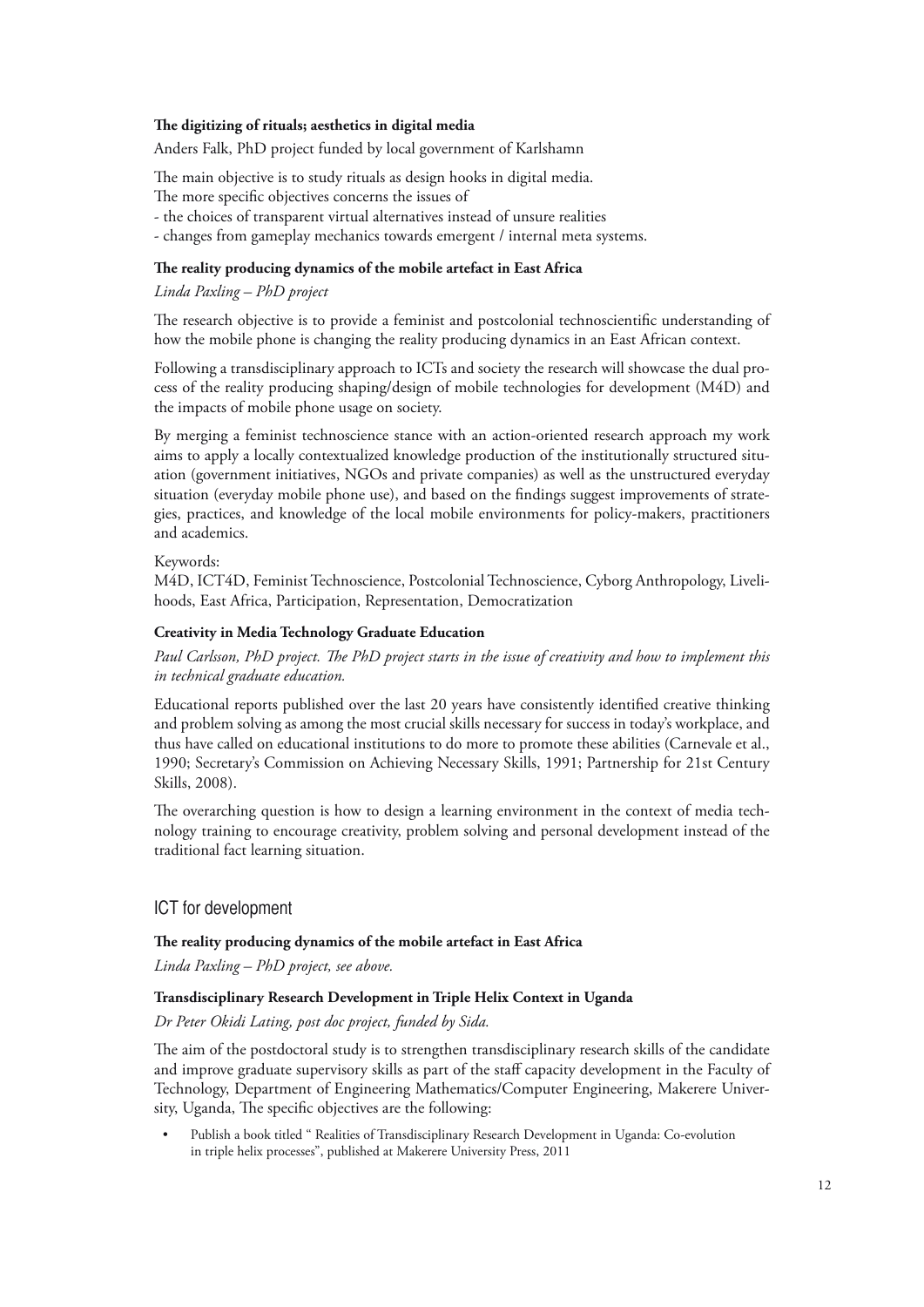- Publish three state-of-the-art journal papers where longitudinal data analysis method is used, in process.
- Jointly supervise a PhD student under the Innovative Systems and Clusters Program (ISCP), in process.

## Innovation system and development

## **Business Incubation Systems as an integral development strategy for industrialization of Uganda**

*Joshua Mutambi, PhD project funded by Sida. PhD defended in November 2013.*

The main objective of the research is to establish the impact of the BI initiatives and to develop the most suitable model of small business incubation that can stimulate Industrialization in Uganda"

Specific objectives are

- to study experiences in other countries in respect to business incubation and industrial development and in the context of Government support
- to determine the factors of business incubators that affect growth and productivity of businesses in Uganda
- propose an appropriate Ugandan Business Incubator model.

## **Unlocking the Binding Constraints in Uganda's Innovation System**

*Julius Ecuru, PhD project funded by Sida. PhD defended in November 2013.*

The main objective of the research project is to establish priorities for interventions within Uganda's innovation system.

Specific objectives are to

- map actors in Uganda's innovation system
- assess the patterns of interactions with respect to knowledge generation and exchange among the actors
- model the flow of knowledge and information among the actors
- identify the binding constraints and opportunities within the innovation system.

## **Formation of clusters focusing generation of a co-evolution context of university and industry in Cochabamba region, Bolivia**

## *Carlos Acevedo, PhD project*

Main objective is to develop knowledge about the cluster shaping process focusing the generation of a co-evolution context between the university and the cluster firms based on the experiences of Cochabamba city, Bolivia.

Specific objectives are to

- describe the clustering process taken place in the region of Cochabamba, Bolivia
- determine success factors in the clustering process for the development of a co-evolution context between the university and the cluster firms
- analyse the impact reached during the clustering process in the framework of co-evolution processes.

## **Aid, Knowledge and Technology Transfer**

## *Tomas Kjellqvist, PhD project. PhD defended in June 2013.*

Recent critique of development aid by Easterly and Moyo has among other things pointed to how recipients get dependent on aid. This study will use the debate created by these authors as a context to analyse how development paradigms on technology transfer in the energy sector has contributed to shape the situation that the authors are criticizing.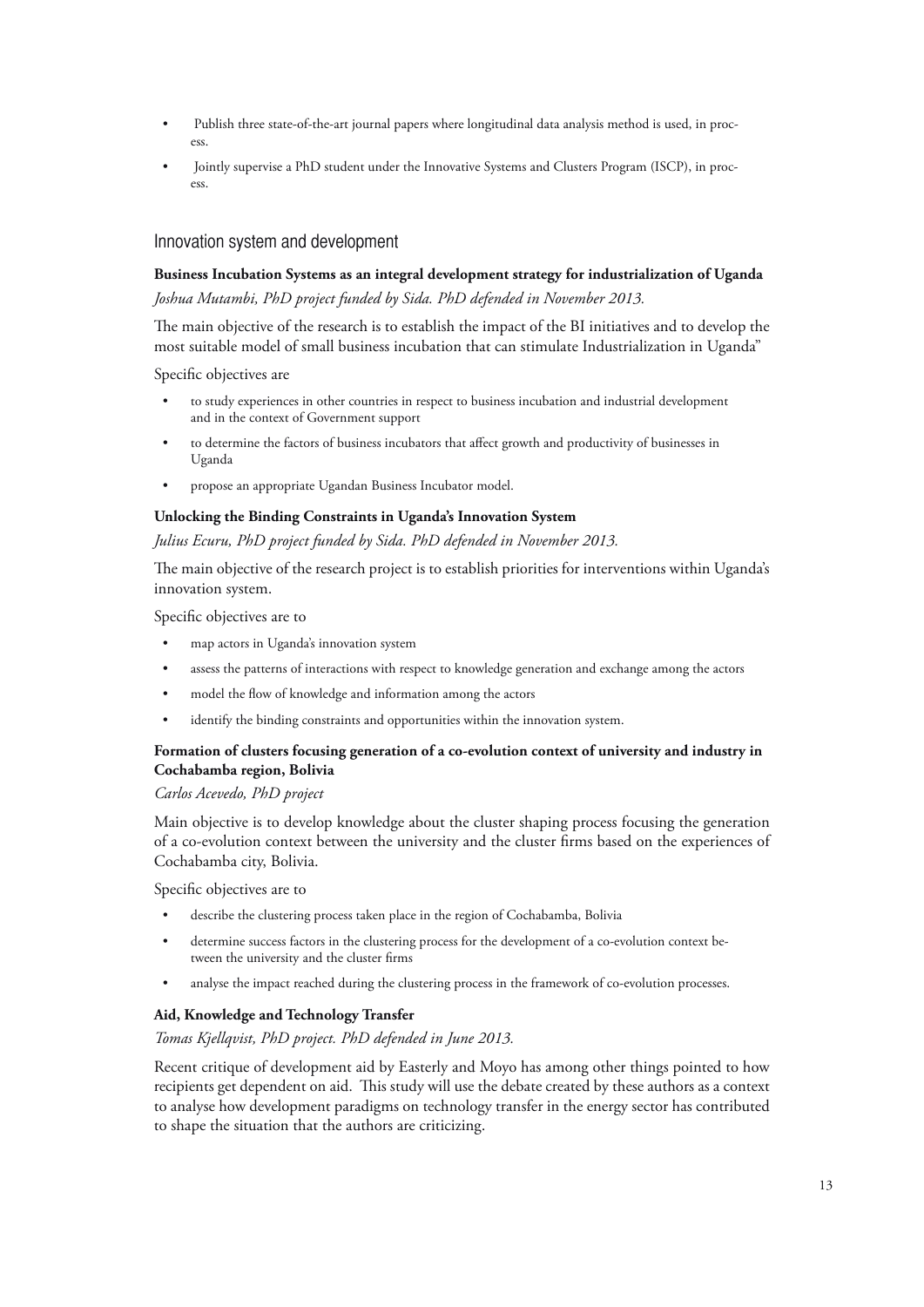Specific objectives are

- to analyse how the role of knowledge and knowledge institutions have been treated in development paradigms, with snapshots from the 1960's, 1970', 1980's, 1990's and the first decade of the 21th century
- based on this model propose an experimental model for introduction of renewable technologies to reduce poverty
- to make recommendations for the next era of technology transfers linked to the climate change mitigation and adaptation funding mechanisms.

### **Solar power to the poor people: Using innovative clusters to develop business models for technology transfer**

#### *Tomas Kjellqvist, project manager, Erik von Bahr, R&D project funded by Sida*

This project proposes to improve the productive uses of energy in innovative clusters with solar energy installations adapted to their needs. The project will draw on previous experience of income generation through almost 75 innovative clusters in South Africa, Tanzania and Uganda. These 75 clusters are based on agglomerations of small and medium sized enterprises with a total geographical spread encompassing both urban and rural surroundings. Each cluster consists of a number of firms that are linked in a production chain or operate in the same trade, but cooperate to achieve joint competitiveness. They involve people in different productive functions throughout the value chains, and we find these people in very different socio-economic situations. Investing in solar technology for clusters would show long-term social and economic effects as the involved individuals of all social strata could increase their incomes over time.

The clusters can provide opportunities to test and improve solar energy technology in real world applications as they represent a wide range of trade areas. Working with clusters means that there are opportunities to replicate solutions and to find advantages of scale. The cluster members have acquired a basic understanding of entrepreneurship and openness to technological change. As a result they would be prepared to adopt solar technologies and adapt them to their needs. They have good experiences of participation in capacity building programs. Besides opportunities to try out solar energy technologies the clusters could develop adapted business models to apply for loans to construct experimental sites. These sites will be arenas to define research for further development of solar technology and for improving mechanisms for technology transfer.

In this case, technology transfer and capacity building requires a close collaboration between the cluster entrepreneurs as end-users, solar technology firms as providers of technology, and universities as providers of training, expertise and new knowledge. Policymakers at national and municipal levels need to be involved to at an early stage to facilitate and give political, and possibly financial, support to the activities. A constellation of these actors is commonly referred to as a "Triple Helix". The actors are in a continuous dialogue to solve problems and transcend barriers with joint efforts. The Triple Helix requires that the respective actors join in to share their own specific knowledge and networks, and are prepared to learn things of use to their own activity area from the others. If such trust is established, the effects of the project are more likely to be sustainable. Each actor could also use his/her network for dissemination of the results, which provides for replication of approaches and solutions in a wider context.

## **Innovative clusters closing the gap between University and Society in East Africa. A living proof of Mode 2 excellence?**

## *Birgitta Rydhagen, project manager, Lena Trojer, funded by Sida 2010 – 2012 and extended to March 2014.*

Universities in East Africa collaborate in innovative cluster initiatives in diverse locations in knowledge production in the context of application. This means that scientific researchers participate in socio-economic development and poverty reduction by developing knowledge in close collaboration with actors in local communities, with business and Government. The umbrella organization PACF (Pan African Competitiveness Forum) provides a supportive structure and facilitates collaboration between cluster groups in different African countries.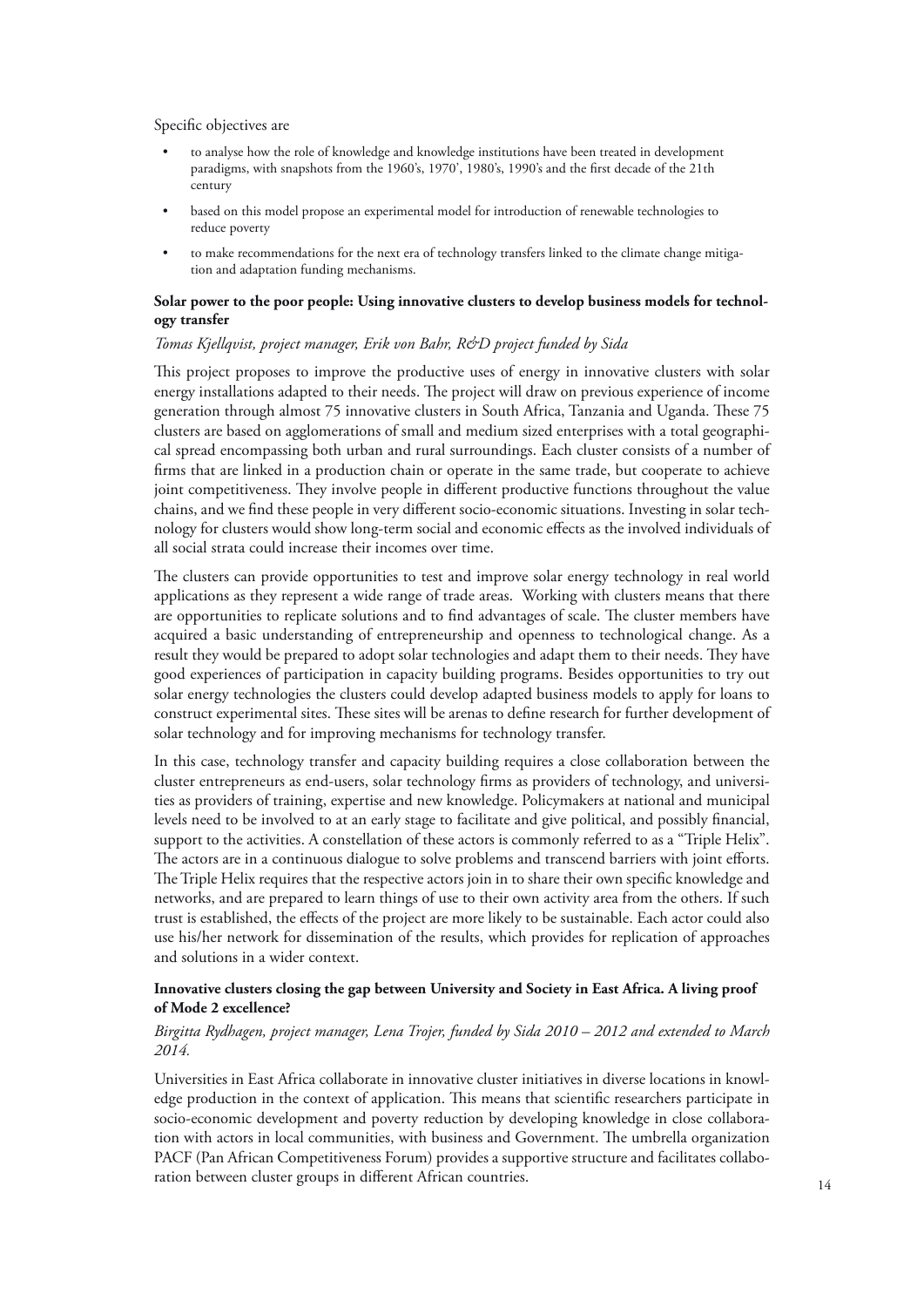The study focuses on two cases where cluster initiatives develop innovative solutions to address changing situations - climate change, increasing global market competition, deteriorating natural resources and an increasing need for diversified income generation among women and men. One case is the Tanzanian Zanzibar cluster for seaweed production. The other case is salt production cluster in lake Katwe, Uganda. Both clusters aim towards increasing product quality and product diversity to increase the income, and at the same time improve social conditions for workers and their families. Many of the participants are women.

The main aim is to study how innovative clusters can foster timely implementation of knowledge products with socioeconomic relevance. Focus is on the research component, since socioeconomic development is part of the strategic policies of universities in Uganda and Tanzania. The project includes focus group discussions and participatory exercises with PACF key persons and cluster members. In August, research partners and cluster facilitators Dr Flower Msuya, Institute for Marine Sciences at University of Dar es Salaam (Tanzania) and Engineer Balu Tabaaro, Entebbe (Uganda) visited BTH and SICD within the project.

## Feminist technoscience

#### **The New Production of Politics**

## *Elisabeth Gulbrandsen, PhD project*

The main objective is to explore conditions for developing responsible technoscientific cultures - in and beyond the academy. The linearity as well as the division of labour suggested by the "technology push" and "society pull" policy models are heavily criticized for ignoring the complexity and dynamics that emerge partly as a consequence of the success and pervasiveness of science and technology in late modernity.

Science and society have both become transgressive invading each other's domains, and policy questions are enhanced into political questions. A third, more interactive policy model is emerging figured in transdiscursive terms like "strategic science", "innovation system", "postnormal science", "technoscience", "mode 2", "agora".

#### **Social Networks in a Sustainable World**

*Peter Giger, R&D project, see above*

#### **Epistemological Issues in Computer Science Education from Gender Research Perspectives**

#### *Christina Björkman, research project, quiescent during 2013*

This is a project with university teachers in computer science at a Swedish university. The focus of the project is gender, knowledge and learning in computer science, and the project aims to deepen the teacher's knowledge and experience in these areas in order to develop their teaching. In the longer perspective, this concerns how to make computer science more interesting to a larger group of people than is the case today. This can be accomplished by, for example, discussing issues such as what computer "is", and how it is presented, and to learn to respect and accommodate greater diversity among students and their backgrounds, interests, motives and understandings.

#### **Theoretical Frameworks for ProduSer Oriented Design for Digital Media**

*Peter Ekdahl, R & D project, see above.*

### **The reality producing dynamics of the mobile artefact in East Africa**

*Linda Paxling – PhD project, see above.*

## **Innovative clusters closing the gap between University and Society in East Africa. A living proof of Mode 2 excellence?**

*Birgitta Rydhagen, project manager, Lena Trojer, see above.*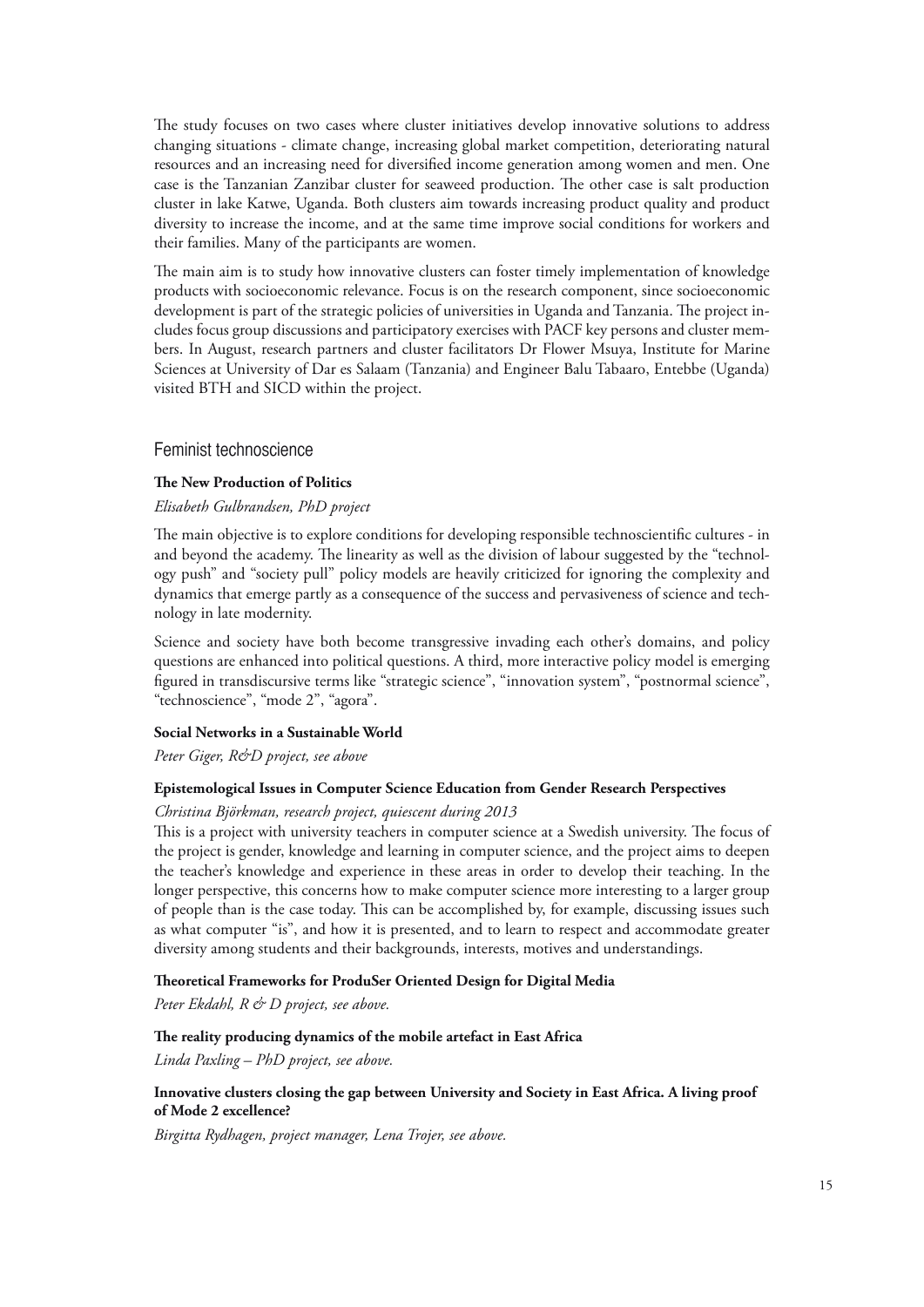## **Designing Climate-Smart Water Adaptation Strategies for Sustainable Urban Development. A study of Cochabamba and Kota**

## *Birgitta Rydhagen, financed by Sida 2011-2013.*

Project leader Dr Julie Wilk and senior researcher Dr Anna Jonsson at Tema Vatten and CSPR, Linköping University are the main researchers in the project. The project aims to try and adjust a toolbox developed for assessment of vulnerability and adaption strategies for climate change in municipal organizations. The project builds on a series of workshops with stakeholders within municipal organizations and citizens' groups. Collaboration is established with researchers in Bolivia and India to situate the toolbox and the process in the context of application. The role of Birgitta Rydhagen is to emphasize technoscience aspects of climate adaptation, and to develop gender relevant adjustments of the toolbox. During 2013, a second research visit was paid to Kota (India), and research partners Ivan del Callejo from Universidad Mayor de San Simon in Cochabamba (Bolivia) and Dr Arun Kumar and Professor Ashu Rani from University of Kota (India) visited World Water Week in Stockholm and Linköping University within the project.

## **Feminist TechnoScience and a Shared Fragile Future - challenging the epistemological infrastructure in technology**

## *Lena Trojer, R&D project*

The research, which is mainly practice driven in developing countries, brings forward discussions on how we, as researchers in technoscience, are deeply involved in technological transformation processes through our knowledge production. The focus is turned towards the knowledge production itself and the university as partner in distributed research processes. The contemporary situation is understood as circumstances, where the boundaries between universities, industry, public sector and other kind of institutions, organisations and authorities are exceedingly hazy concerning knowledge production and evolving into complex co-evolving processes. The discussion is kept to the role and accountability and responsibility of the actors at the universities. There is an emphasis on the need for (self)reflection in technological transformation processes as far as scientists are concerned.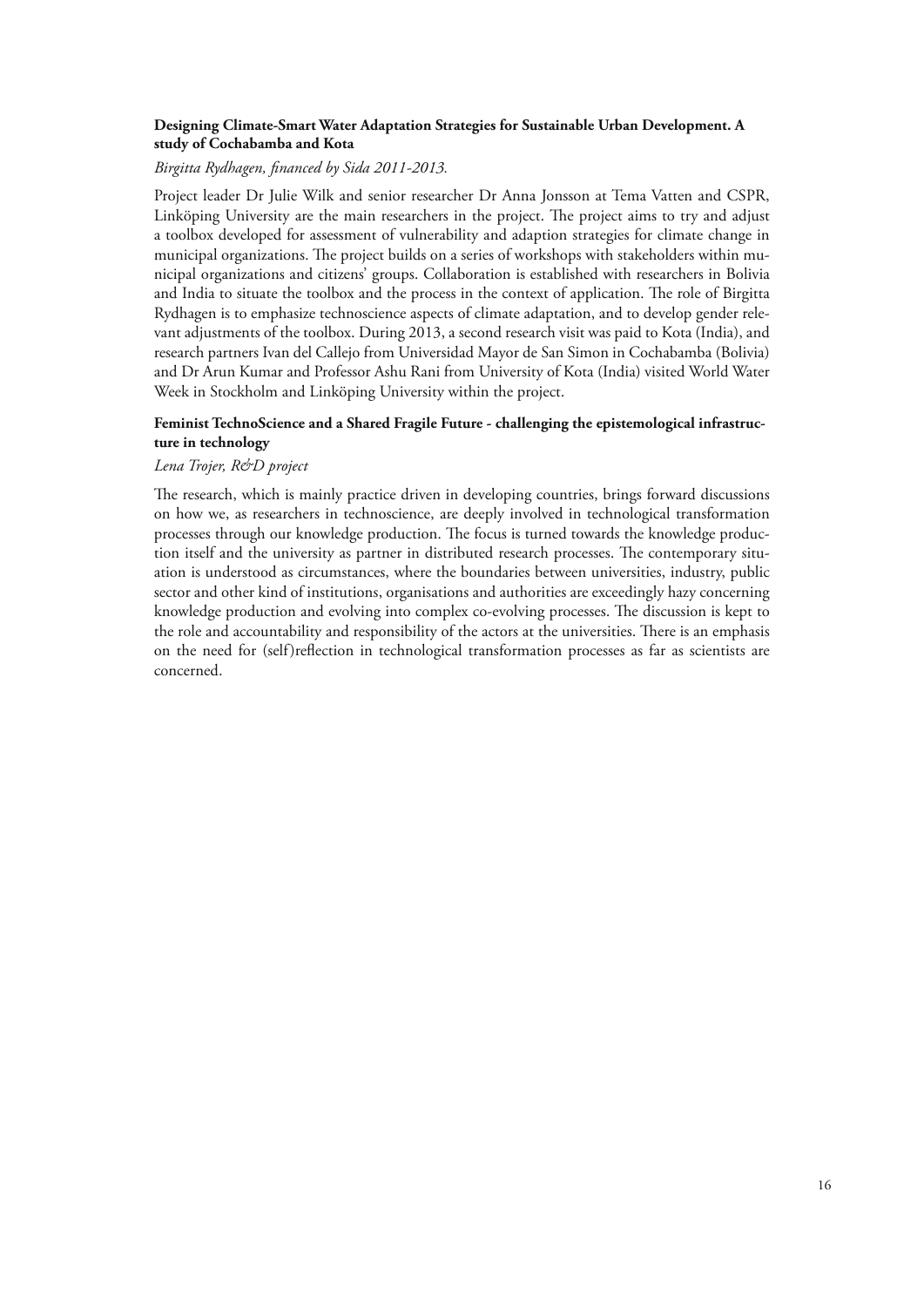# **Development of the R&D profile Design for Digital Media**

## Position

The development work of the Media Technology Group in the undergraduate programs indicates that the core knowledge foundation of design for digital media is evolved in the expression of the production (in Swedish gestaltande produktionen). Consequently there are specific demands on the epistemological and methodological bases as well as the formation of the R&D profile to support the activities.

The objectives of the R&D profile of Design for Digital Media are:

- to strengthen and more clearly articulate the design environment for undergraduate courses
- to develop Master programs and courses on graduate level
- to develop the research profile of Design for Digital Media. It is still an open question to keep the profile within the PhD program of Technoscience Studies or to bring the profile into a specific PhD program of its own
- to provide relevant qualifications for the teacher staff of Media Technology at graduate level
- to strengthen cooperation with external education and research actors nationally and internationally
- to develop co-production with the industry and the public sector.

The R&D profile of Design for Digital Media includes the following:

- Seminars developing the conceptual repertoire. The activities are open to the teacher as well as researcher staff. This enables us to identify and prioritise the needs of qualification for our teachers. The activities include seminars with guest speakers, literature and writing workshops, participation in conferences with papers.
- Courses at graduate level to qualify the teachers and invite applicants from other university sections and colleges in order to broaden our networks.
- Graduate school at the national level in collaboration with other universities. This facilitates teachers' qualifications and networking.
- Research groups focusing three areas: theory, development of design education and applied research.

## The Swedish Faculty for Design Research and Research Education

Design for Digital Media at ToS is a member of the Swedish Faculty for Design Research and Research Education. The aim of the Swedish Faculty for Design Research and Research Education (previously the Center for Research in Design) is to create a solid, critical and future-oriented platform for research, advanced practice and education in the field of design.

The Swedish Faculty for Design Research and Research Education was founded in December 2007 financed by Swedish Council of Research (VR) and Royal Institute of Technology (KTH) and is a national center for design research based at KTH Royal Institute of Technology. The faculty encourages the development of design as a field of knowledge so that it can respond to social, economic and technological challenges in society in a sustainable, innovative and aesthetically aware manner. Currently the faculty is hosting 47 doctoral students from 12 of its 20 member institutions throughout Sweden.

Design concerns us all, everyday and everywhere, in private and in public. In this sense, design is society's biggest cultural sector. Thanks to its ability to effect renewal, design also has a decisive impact on competitiveness in many industries. Design research is needed so that design can develop its cultural and innovative role to meet the future's complex and rapidly changing world with its increased demands for sustainable development.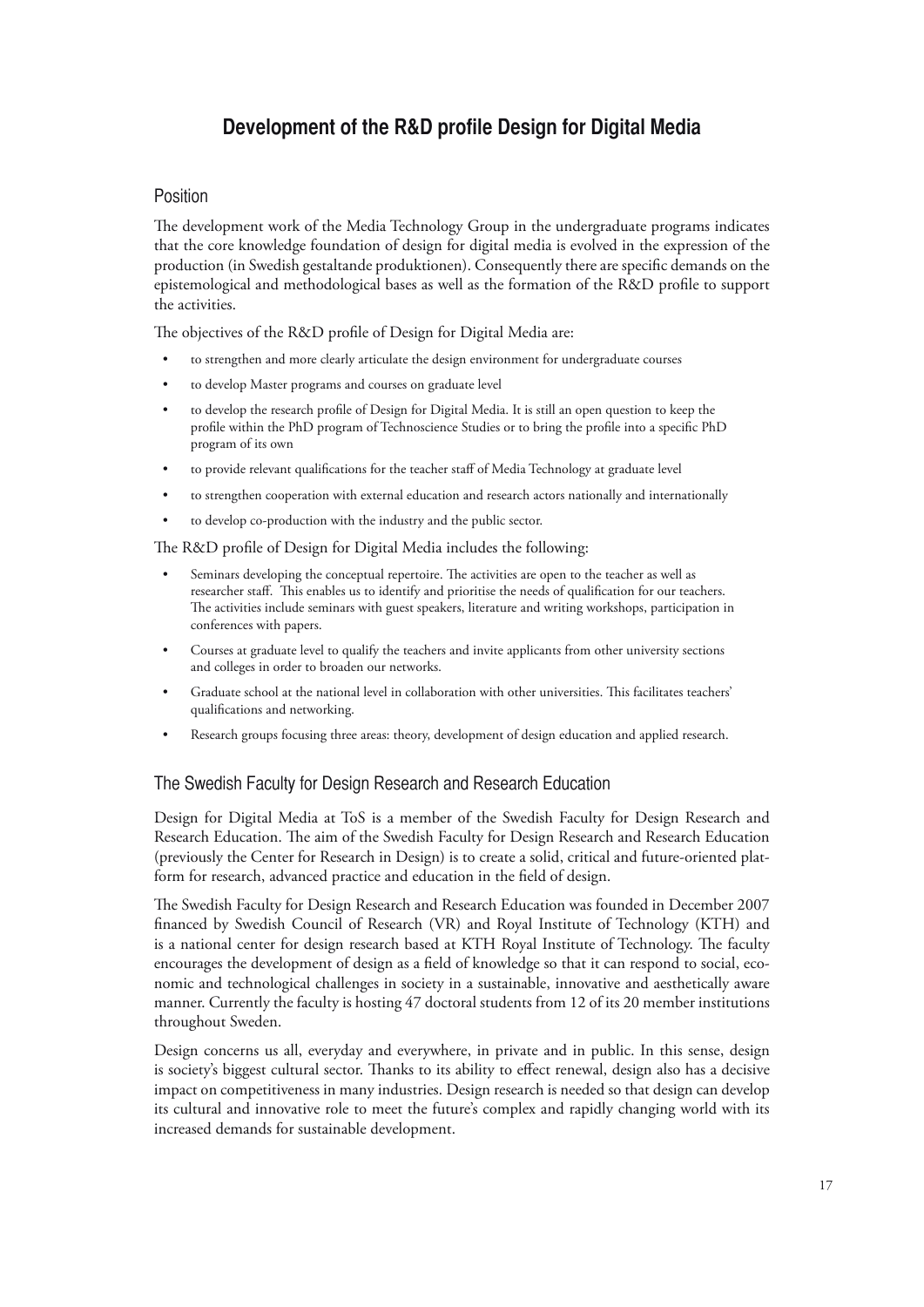# Research Development

The R&D program within the profile of Design for Digital Media was strengthened during the year with an ambitious guest professor/researcher program including leading researchers in Scandinavia, see Postgraduate activities above. The administrative heads of BTH are acknowledging the results of the program and support an implementation of recruitment of more permanent professors for the profile.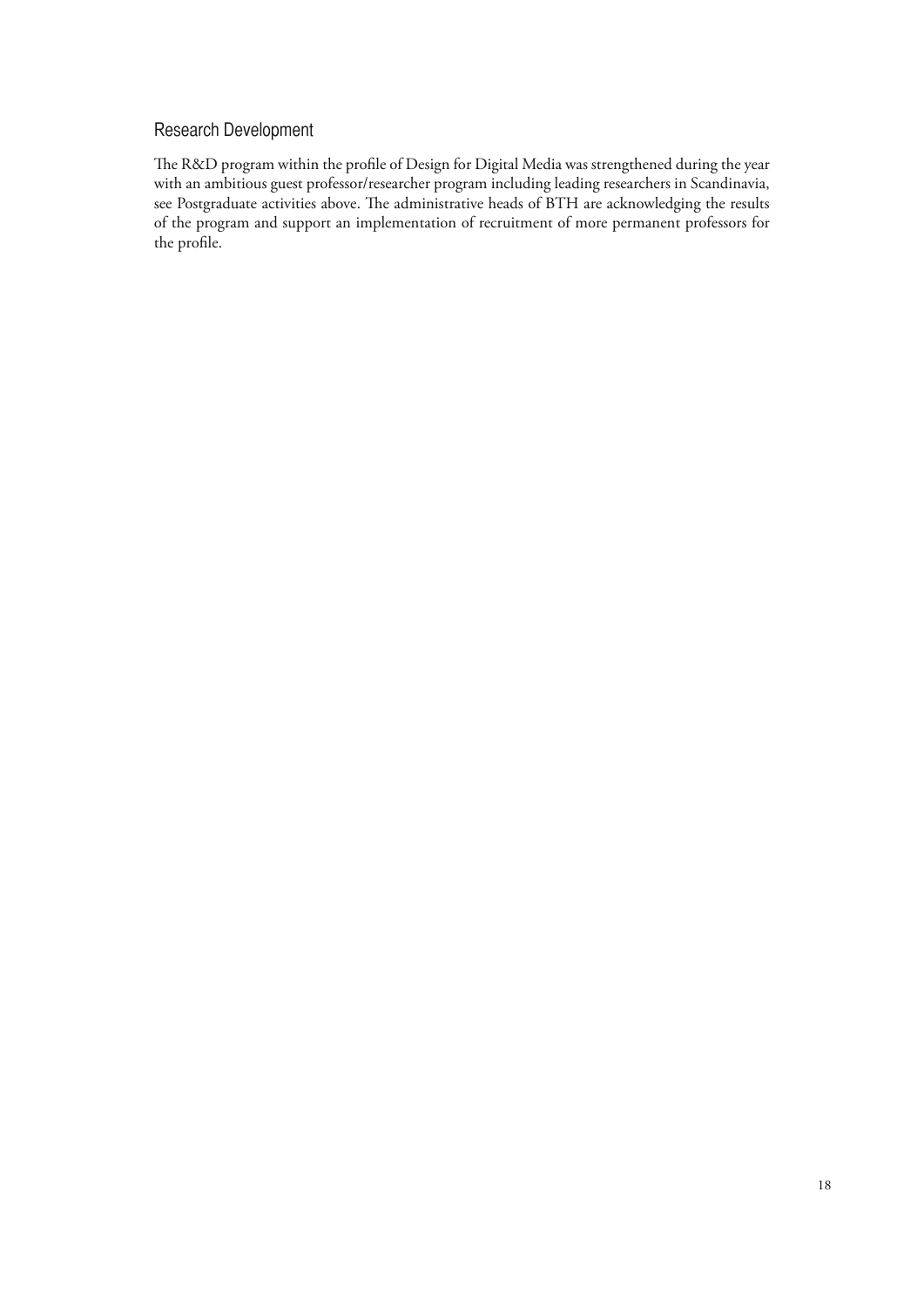# **Postgraduate activities**

## Visiting Scholars Program

Professor **Kåre Synnes**, Luleå University of technology, www.ltu.se/staff/u/unicorn-1.10291, was appointed guest professor at BTH in August 2013. This implies important addition of competence for training programs and research in linked profile. In the start Kåre focuses the development of a master program in media technology / design for digital media.

Dialogue continued with acting Professor **Kristine Jørgensen**, Bergen University, http://uib.academia.edu/kristinejorgensen. Her planned visit to BTH campus Karlshamn had to be postponed to beginning of 2014.

## PhD courses

Posthumanistiska texter. Course based on the book Posthumanist texts.

## **InterGender**

## **ToS partner in the VR funded National Graduate School**

InterGender links Swedish PhD programs in Gender Studies and set up relations to four major European Research Schools within the area. Participants are Gender Studies units at the universities in Blekinge, Göteborg, Linköping, Luleå, Lund and Örebro that have established Gender Studies as a research training area of its own, as well as Gender Studies units at the universities of Stockholm, Uppsala and Umeå. International partners are the Finnish, the Dutch and the Inter-Nordic gender research schools as well as the transdisciplinary gender research school at Humboldt University, Berlin. InterGender is linking these strong, but scattered research training units in a joint, systematized program of PhD courses, PhD supervisors' courses, thematic research seminars and conferences. A clustering of PhD students in long-term trans-institutional and ICT-facilitated discussion groups is an aim. It is expected that InterGender will generate synergies and a significantly enhanced level of quality due to critical mass and complementary expertise of the research staff. Pirjo Elovaara, Lena Trojer and Linda Paxling are working with InterGender.

## **The International Graduate School on Innovation Systems, Clusters and Development**

As an impact of the development of the Innovation systems and Clusters program in East Africa (ISCP-EA) since 2004 and in Bolivia Cochabamba since 2007 one research component identified in the programme is PhD training. This component contributes with a research based understanding and practice of the development of innovative clusters and innovation systems. A number of active cluster facilitators have expressed a strong wish to do research as a PhD candidate within the frame of the ISCD or are already PhD students and wish to be linked to a graduate school of the ISCD.

## **The objective of the evolving International Graduate School is**

- to develop research based understanding and practice of innovative clusters, inclusive innovation and emerging innovation systems and thus contribute to social/economic sustainability.
- to give PhD students international experiences and benchmarking possibilities within the core knowledge field of the graduate school as well as networking possibilities of value for future carrier.

Each PhD student will be registered in his/her home university and follows the regulations of the home university. The doctoral student will be free to participate in any of the activities offered by the graduate school. The participating doctoral student will receive a certificate from the graduate school when achieving doctoral degree.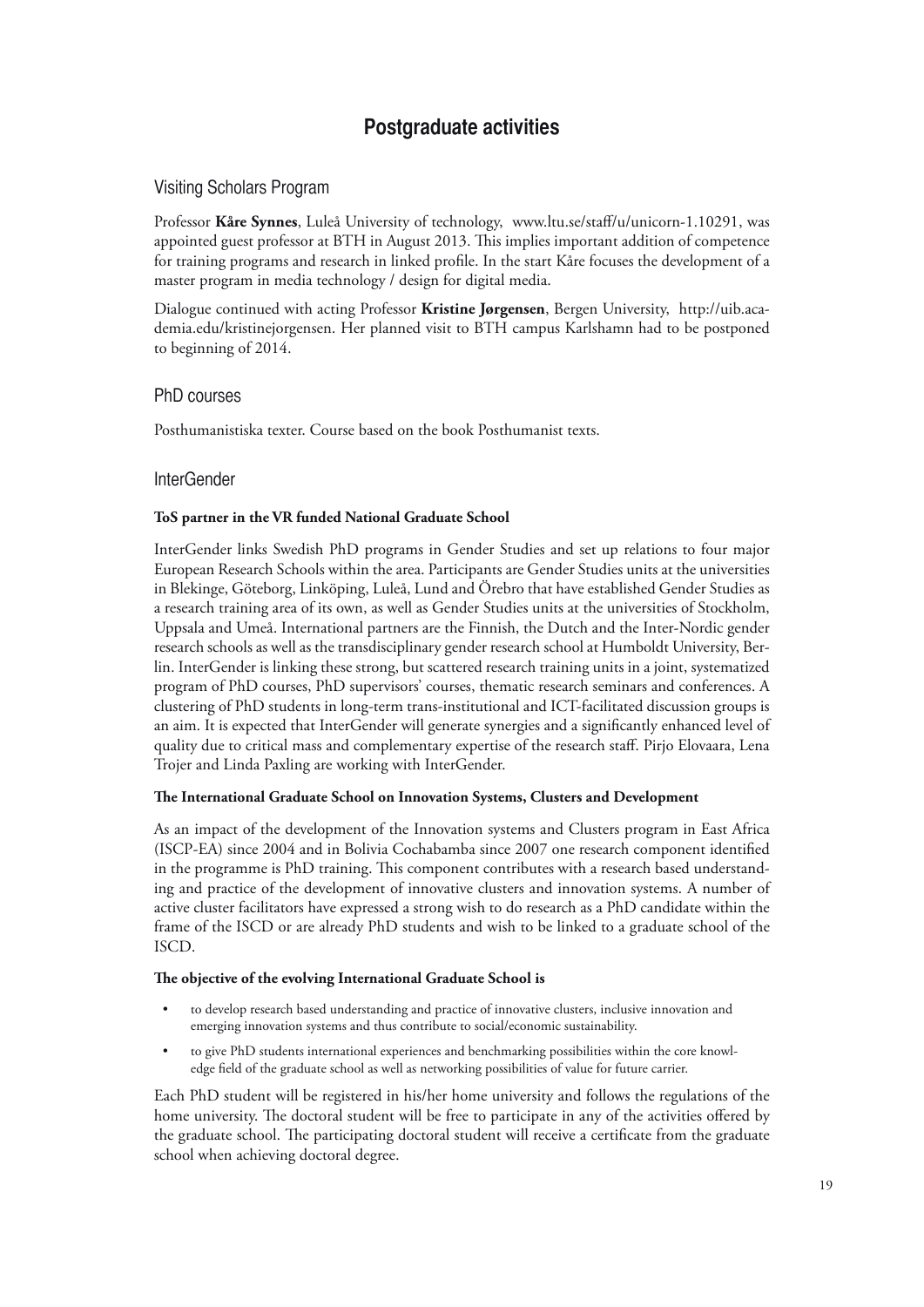The activities suggested include a curriculum catalogue, consortium of universities and key institutions, summer school focusing cluster development, innovation system and innovation and development studies, list of PhD themes linked to relevant problem identification and advanced supervisor collegium development.

Joshua Mutambi, Julius Ecuru and Carlos Acevedo do their research within the International Graduate School. Other PhD students are affiliated. An international group of supervisors is available. Meetings were conducted with the Vice Chancellor of the Nelson Mandela African Institute of Science, Technology and Innovation in Arusha, Tanzania, concerning an African university hub for the International Graduate School. The Director of the International Graduate School, Tomas Kjellqvist, is heading the development of a university consortium with the following partners (in the initiating phase) - Institute of Economic Research on Innovations, Tschwane University, South Africa, the Nelson Mandela African Institute of Science and Technology, Arusha, Tanzania, UMSS, Bolivia, UNU – Merit, Maastricht, Netherlands, Aalborg University, Denmark, BTH, Research Policy Institute, Lund University, Sweden.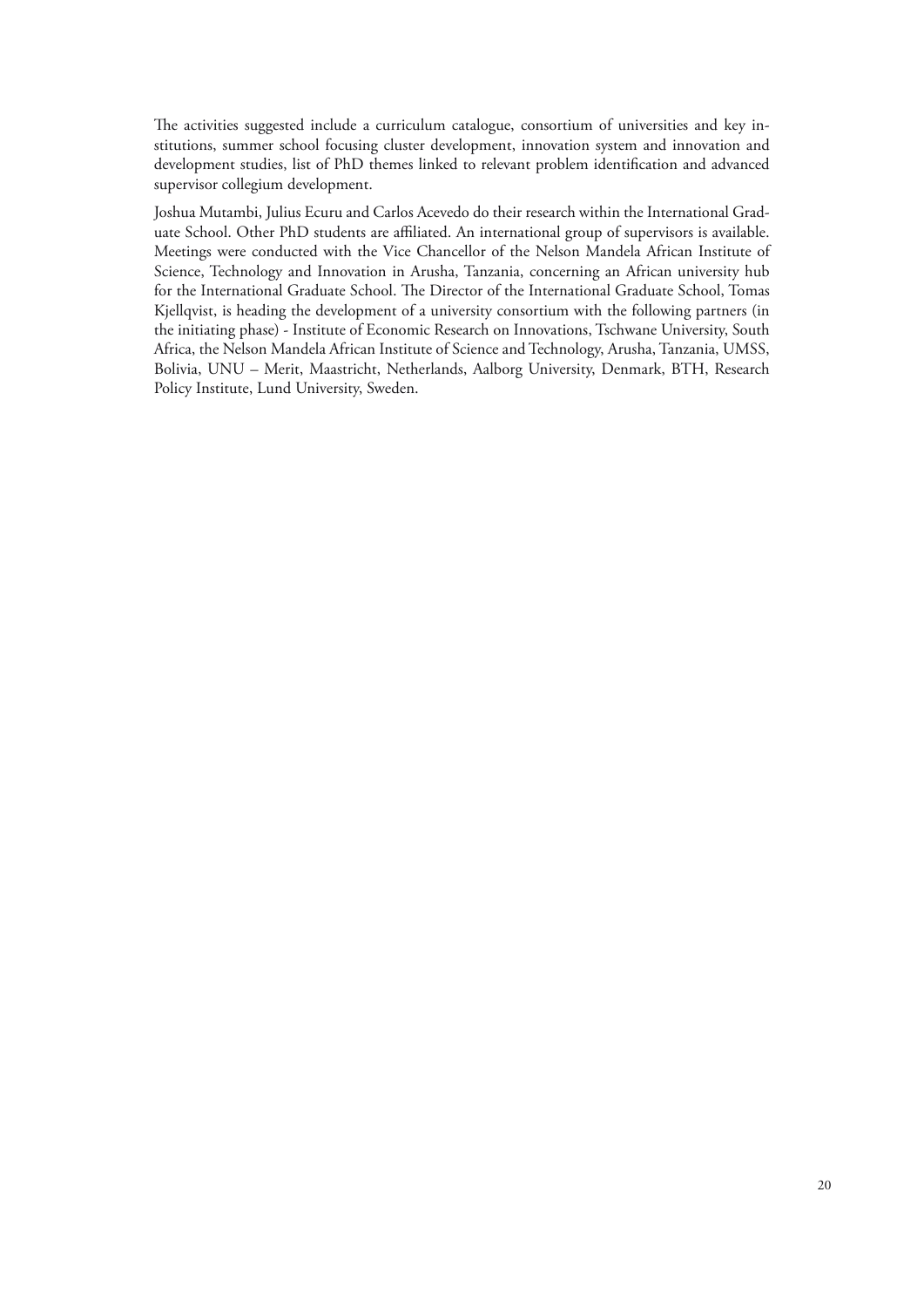# **Internationalisation**

## Partners in Developing Countries

## **Department of Computer Science and Engineering, College of Information and Communication Technologies, University of Dar es Salaam**

Cooperation with the *Department of Computer Science and Engineering, College of Information and Communication Technologies (CoICT) at the University of Dar es Salaam (UDSM), Tanzania*, has earlier been on an e-learning project. After finalizing the project and receiving doctoral degree at both BTH and UDSM the collaboration with our colleagues from CoICT was during the year focused on planning for postdoc position. The collaboration also included development of an ICT cluster in Tanzania.

### **Nelson Mandela African Institute of Science and Technology**

Cooperation with the new *Nelson Mandela African Institute of Science and Technology (NM-AIST) in Arusha, Tanzania*. The collaboration is focused on innovation systems and involves partners via SICD as well as ToS. Lena Trojer is adjunct professor at NM-AIST since 2012. Tomas Kjellqvist is director of the Graduate School (see above) with NM-AIST as one of the main partners.

## **College of Engineering, Design, Art and Technology, Makerere University**

Cooperation with the *College of Engineering, Design, Art and Technology (CEDAT) at Makerere University, Uganda*, on e-learning, data-mining, GIS and innovation system projects. The form of cooperation is via doctoral studies and one postdoc. Two doctoral students, Joshua Mutambi and Julius Ecuru, conducted their Ph.D. studies at Makerere University and BTH with Ugandan research supervisors and Swedish research supervisors. Joshua Mutambi and Julius Ecuru defended successfully their doctoral thesis at Makerere university November 2013. Peter Okidi Lating from Makerere University is doing his postdoc in collaboration with BTH, ToS.

## **Muni University**

ToS is a collaborating partner to the new *Muni University, Uganda*, in the development of the Faculty of Technoscience both concerning under graduate curriculum, research and ICT infrastructure development.

## **Universidad Mayor de San Simón**

Cooperation with the *Universidad Mayor de San Simón (UMSS) in Bolivia* on development of innovation systems. The form of cooperation is via doctoral studies. One doctoral student, Carlos Acevedo at UTT (Technical Transfer Unit at UMSS) is doing his Ph.D. studies at BTH with two Bolivia research supervisors and two Swedish research supervisors.

## **The Scandinavian Institute for Competitiveness and Development**

*The Scandinavian Institute for Competitiveness and Development, SICD*, placed at ToS and supported by Sida and VINNOVA continued its activities in East Africa and Bolivia, see the website www.sicd.se. The mission of SICD is to support social and economical development by facilitating cluster development and innovation. SICD include collaborations between Swedish and African partners since 2003 and Bolivian partners since 2007 in programs on Innovation Systems and Innovative Clusters. The African program is coordinated by *Pan African Competitiveness Forum, PACF*. PACF conducted during 2013 an annual conference in Mozambique, at which SICD was represented. The Sida funded Innovation System and Clusters Program in Mozambique continued. SICD collaborates with *FNI (National Research Fund Mozambique)* and conducted facilitator training in a team including experts from SICD and PACF-Tanzania and PACF-Uganda. In Bolivia the SICD team was supporting cluster development in Cochabamba in collaboration with *UTT at UMSS* and with *DIPGIS at UMSA (Universidad Mayor de San Andrès) in La Paz*.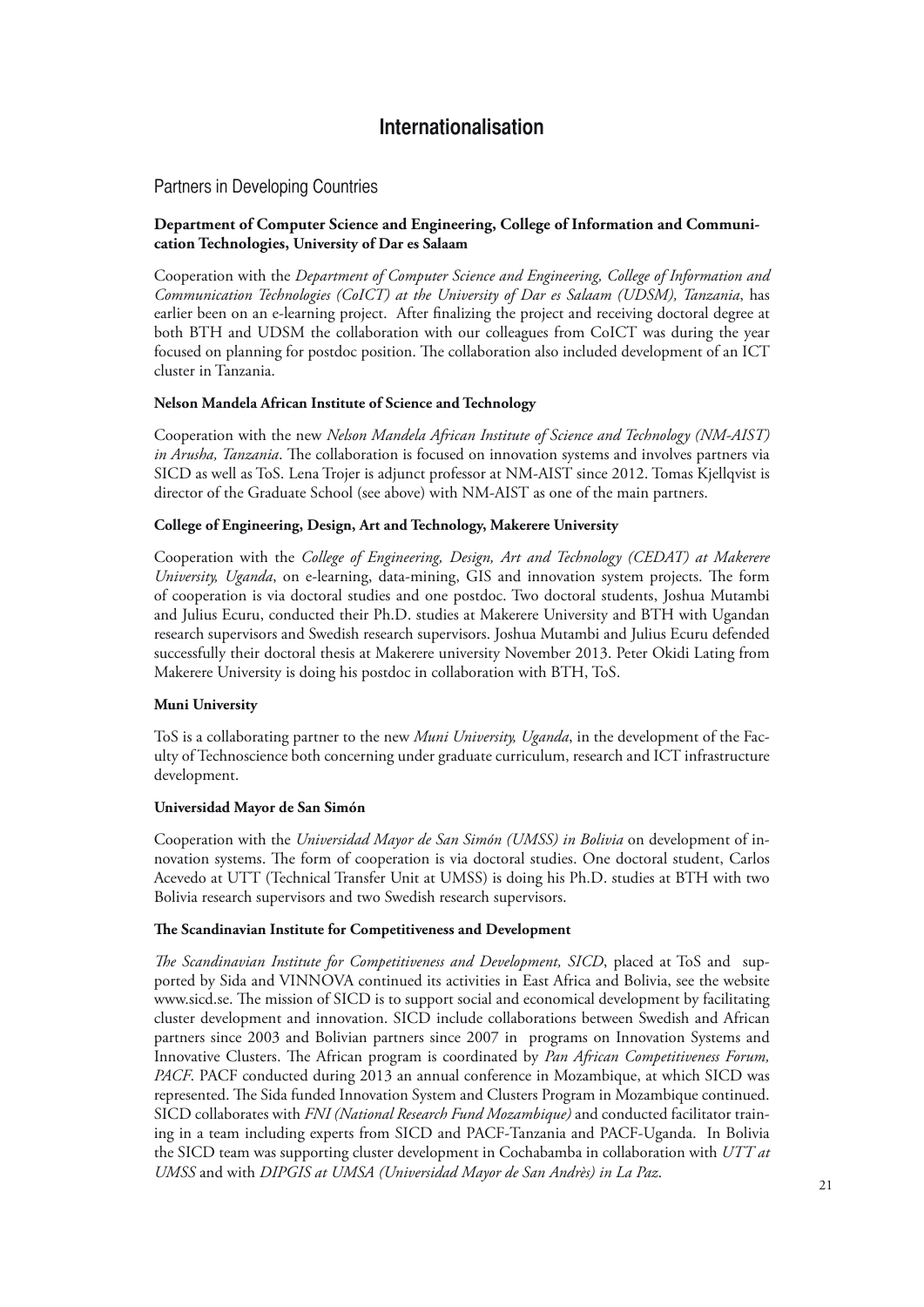## **International Graduate School on Innovation Systems, Clusters and Development International Graduate School on Innovation Systems, Clusters and Development**

The development of the *International Graduate School on Innovation Systems, Clusters and Development* continued during the year, see above.

## Partners in High Income Countries

## **Humbolt University, Berlin**

ToS collaborates with *Humbolt Universit*y via the *national graduate school InterGender*.

### **Bauhaus University, Weimar**

The collaboration with *Bauhaus University and its Media Faculty* is long term relation and development and is highly valued by ToS. Some efforts was made to find new forms for collaboration.

## **The GenisLab**

The project aims to implement structural changes in a group of selected scientific organisations in order to overcome the factors that limit the participation of women in research. The nine partners are: *CSIC (Spanish Superior Council for Scientific Research) Institute for Polymer Science and Technology, Spain; IPF - Leibniz Institute of Polymer Research Dresden, Germany; FTM UB \_ Faculty of Technology and Metallurgy, University of Belgrade, Serbia; NIC\_National Institute of Chemistry, Slovenia; INFN, National Institute for Nuclear Physics, Italy; BTH\_Blekinge Institute of Technology, Sweden*. Technical partners are: *FGB- Fondazione Giacomo Brodolini, Italy; ITC/ILO\_ International Training Centre of the International Labour Organization, Un Agency, International; ADS - Italian women in science organization, Italy*.

During the year the BTH team of GenisLab has worked with the BTH tailor made action plan (TAP). The results of the TAP work has been discussed with the BTH equality committee. The results has also been reported at GenisLab international conference. The vice chancellor of BTH has decided to integrate the TAP as a specific perspective in the score card, which is reported to the Swedish Government, in the new BTH organisation.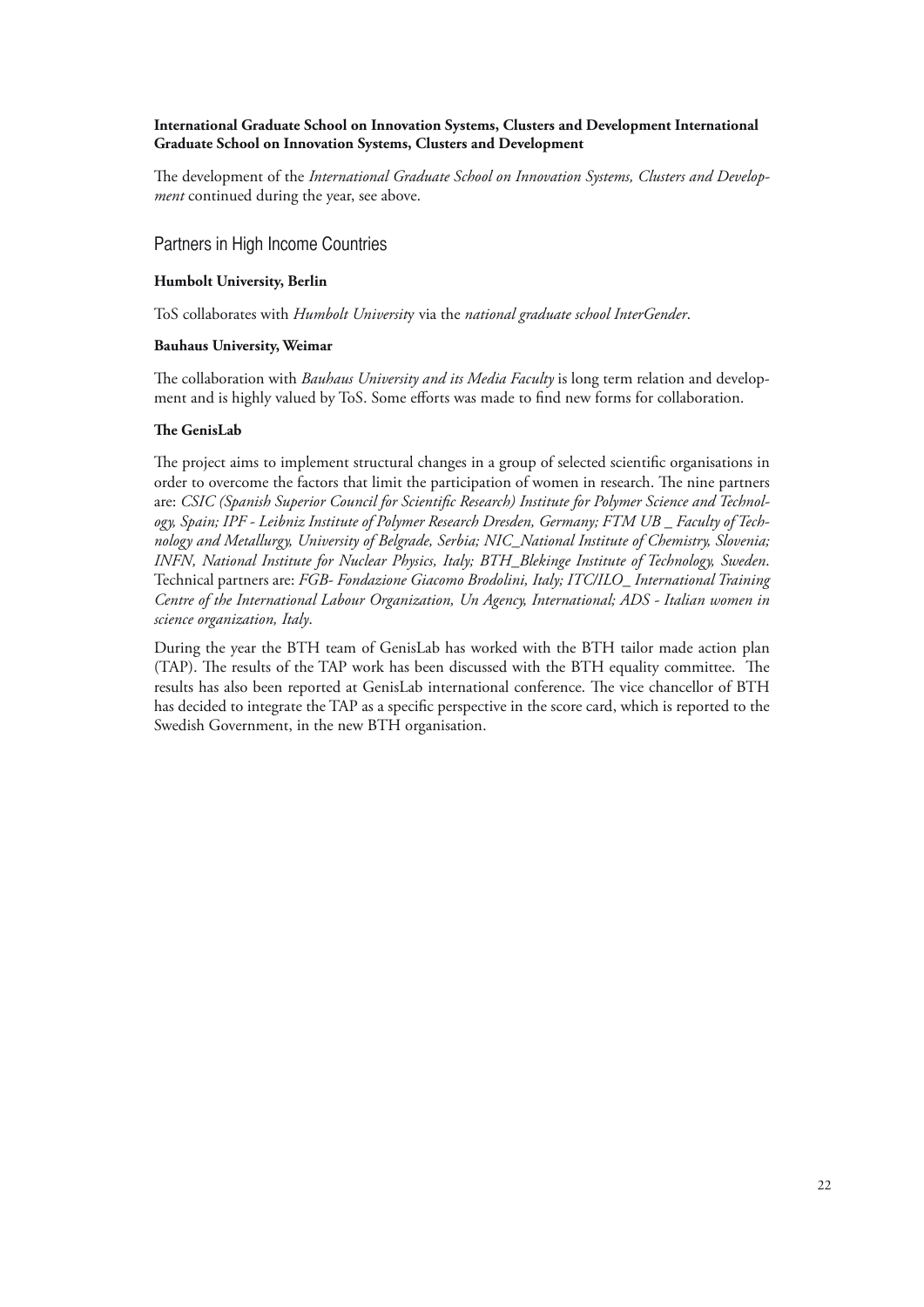# **Cooperation between BTH, business and the community/politics**

The cooperation profile of BTH is an explicit praxis in the activities of the Division of Technoscience Studies. Indeed, this praxis in itself constitutes empirical results for the production of knowledge, broadens the understanding of technology and innovation and creates relevance for the activities of ToS. Examples of such collaboration is the student award for their game Epigenesis, and the PhD student Linus de Petris whose doctoral studies is part of his employment at the municipality of Karlshamn (see above).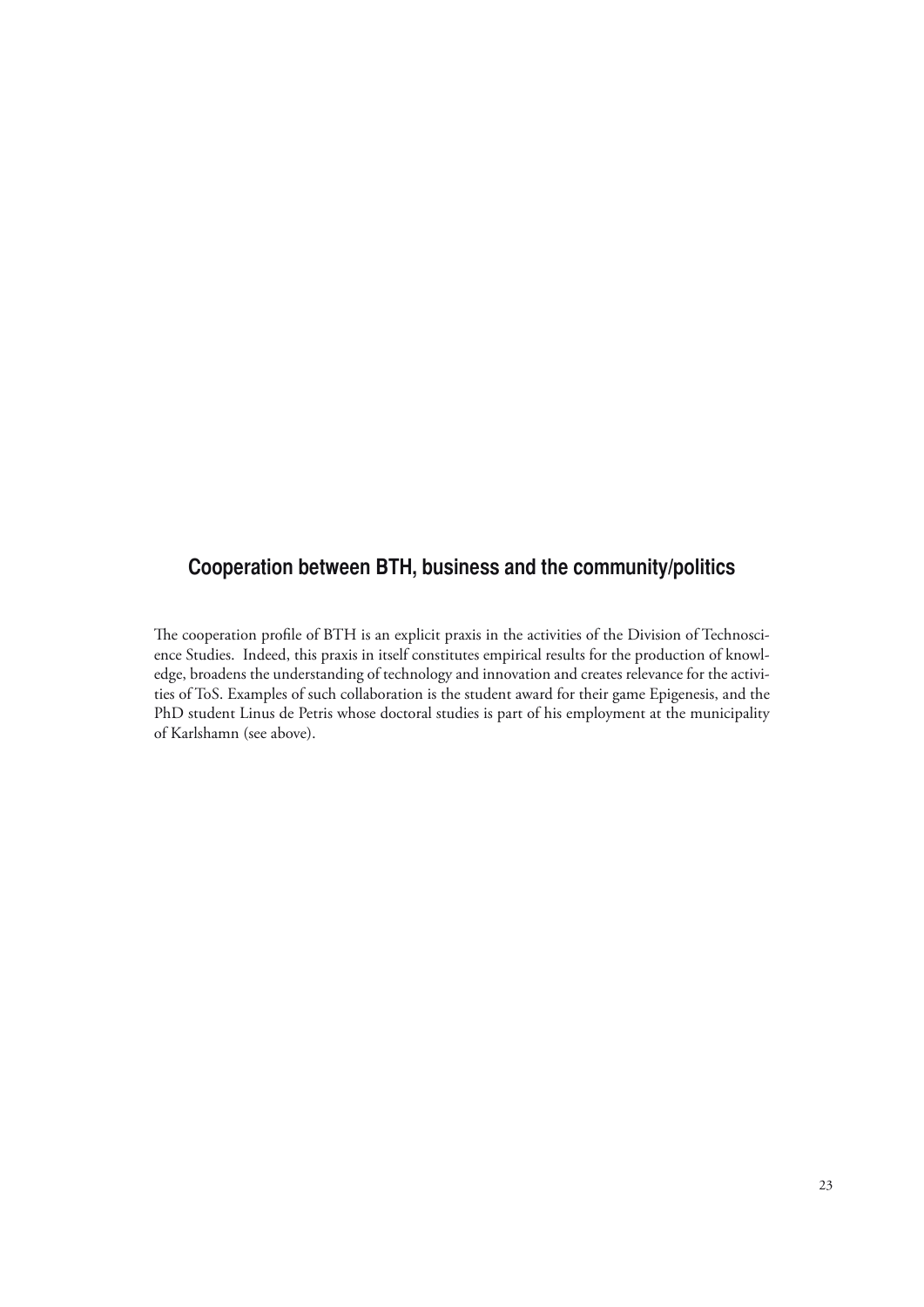## **Publications**

- **Erik von Bahr, Birgitta Rydhagen, Tomas Kjellqvist**, Flower Msuya, **Lena Trojer** (2013) "Funding of Innovation and Cluster Development in Africa" in *Proceedings of the 4th PACF Conference* in Abuja, Nigeria.
- **Gerhard Bax, Lydia Kayondo Mazzi-Ndandiko**, Sandy Stevens Tickodri Togboa (2013)conference paper "Low Cost Road Condition Data Capture System for Sustainable Road Maintenance in Uganda", 26th International cartographic Conference *proceedings International Cartographic Association,* Dresden*.*
- **Linus de Petris** (2013) *Om glappen vi skapar och de märken som blir Materiell-diskusrsiva produkter i kommunkontext*, BTH Licentiate Dissertation Series No. 2013:12.
- **Julius Ecuru** (2013) *Unlocking Potentials of Innovation Systems in Low Resource Settings,* BTH Doctoral Dissertation Series No. 2013:10.
- **Julis Ecuru, Lena Trojer, Peter Okidi Lating**, Yasin Ziraba (2013), "Cluster development in low resource settings: The case of bioethanol and fruit processing clusters in Uganda", *Journal of Entrepreneurship and Innovation Management*, Volume 8.
- **Julius Ecuru, Peter Okidi Lating, Lena Trojer** (2013) "Innovation Characteristics of Formal Manufacturing Firms in Uganda" accepted paper in *African Journal of Science, Technology, Innovation and Development*.
- **Pirjo Elovaara,** Sisse Finken, Christina Mörtberg (2013) "The becoming of ethnographic data: when subjects and objects touch", *Proceedings 4S-konferens* i San Diego, 9-12/10.
- **Pirjo Elovaara, Linus de Petris** et al. (2013) "Meaning making as a becoming: Sociomaterial orientations towards meaning making in organizational settings", *Proceedings First Nordic STS Conference,* Trondheim, Norge.
- Pirjo Elovaara et al. (2013) "Ontological Settlement. Feminist Technoscientific Interventions In a Participatory Design Workshop" submitted to *International Journal of Gender, Science and Technology.*
- Idowu, S., Hagos, D. H., Tesfay, W. B., Famurewa, A., Rana, J., **Kåre Synnes** (2013) "NexTrend: Context-aware music-relay corridors using NFC tags", 7th International Conference on Innovative Mobile and Internet Services in Ubiquitous Computing: IMIS 2013, Taichung, Taiwan, *IEEE Computer Society Press*.
- **Tomas Kjellqvist** (2013) *Biståndspolitikens motsägelser om kunskap och tekniköverföring från konkret praktik till abstrakt policy*, BTH Doctoral Dissertation Series No. 2013:09.
- **Lydia Kayondo Mazzi-Ndandiko, Gerhard Bax,** Sandy Stevens Tickodri Togboa (2013) "Object Based GIS-T Data Model for Road Infrastructure Maintenance in Uganda", *Geoinformatics & Geostatistics: An Overview*, SciTechnol.
- McDonald, H., Nugent, C., Hallberg, J., Finlay, D., Moore, G., **Kåre Synnes** (2013) The homeML suite: shareable datasets for smart home environments", *Health and Technology*, Vol. 3, Issue 2.
- Gerald Mugalu, **Lydia Kayondo Mazzi-Ndandiko** (2013) conference paper "An Assessment of the Flood Plain of River Malaba Catchment", *proceedings 2nd Conference on Advances in Geomatics Research*, Makerere University, Kampala
- **Joshua Mutambi** (2013) *Stimulating Industrial Development in Uganda through Open Innovation Business Incubators,* BTH Doctoral Dissertation Series No. 2013:11.
- **Birgitta Rydhagen** (2013) *Genus och miljö*. Lund: Studentlitteratur.
- Rana, J., **Kåre Synnes**, Morshed, S. (2013) "End-user creation of social apps by utilizing web-based social components and visual app composition", *ACM SIG Proceedings*. ACM Digital Library.
- Rana, J., **Kåre Synnes**, Kristiansson, J. (2013) "Ad-hoc Social Network Formation for Tailored Collaboration in Shared Spaces" accepted paper in *International Journal of Social Computing and Cyber-Physical Systems.*
- Rana, J., **Kåre Synnes**, Kristiansson, J. (2013) "Controlled Viral Distribution of Digital Media based on Analysis of Ego-Centric Networks" in *International Journal of Social Computing and Cyber-Physical Systems*.
- **Kåre Synnes**, Kranz, M., Rana, J., Schelén, O. (2013) "User-Centric Social Interaction for Digital Cities Creating Personal, Social, and Urban Awareness through Pervasive Computing" in Guo, B., Riboni, D. & Hu, P. (eds). *IGI global*.
- **Lena Trojer** (2013) Gender Research as Knowledge Resource in Technology and Engineering" in Waltraud Ernst, Ilona Horwath (eds) *Gender in Science and Technology, Interdisciplinary Approaches,* Transcript Verlag, Bielefeld.
- **Lena Trojer** (2013) "The Relevance of Disciplinary and Transdisciplinary Research in Cluster Contexts of Low Income Countries", accepted chapter in Birgitta Rydhagen, Lena Trojer (eds.) *The role of Universities in inclusive innovation. Cluster development in East Africa,* Nelson Mandela African Institute of Science and Technology, Arusha.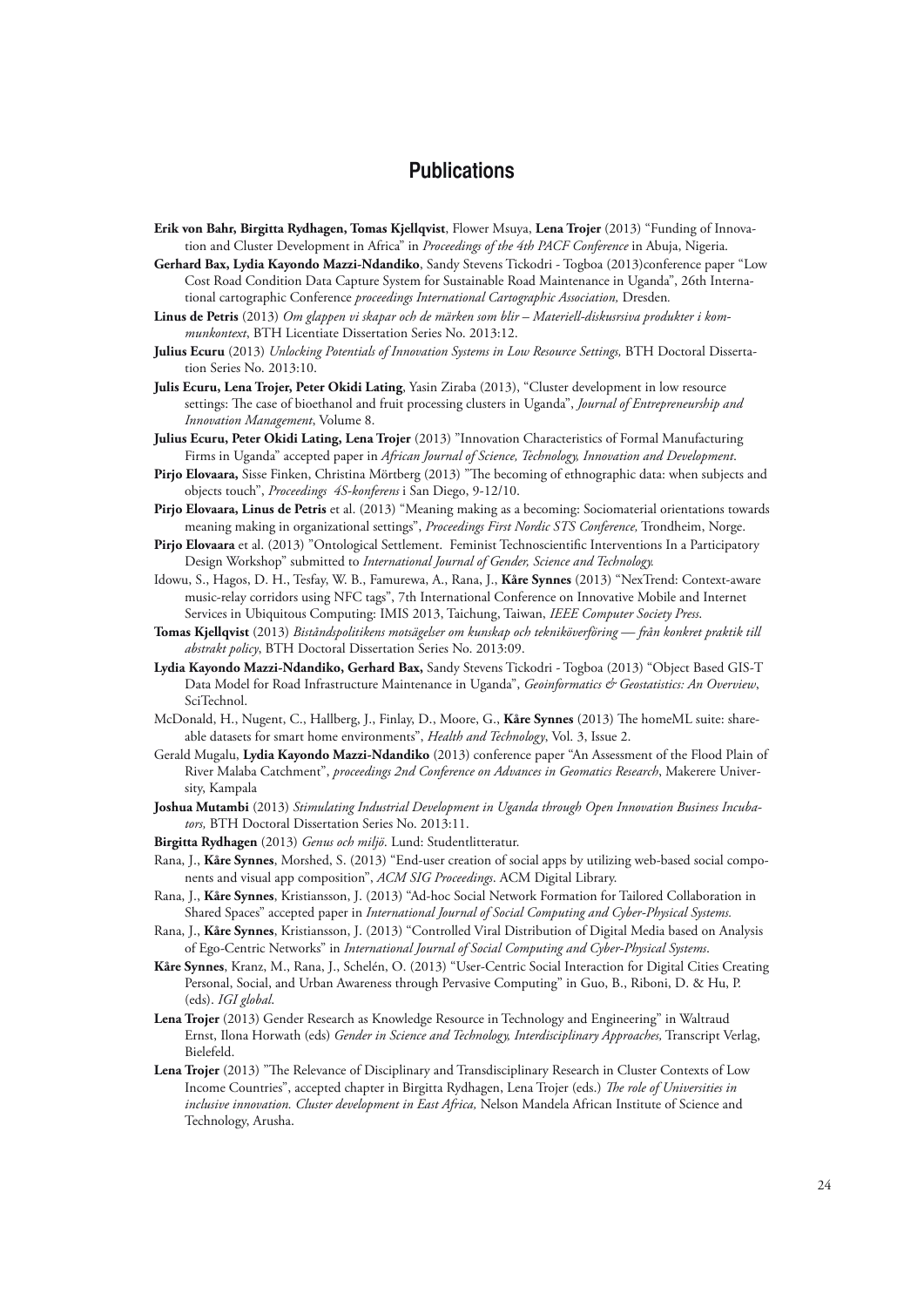# **Media Coverage about the Division of Technoscience Studies and its Members**

**Birgitta Rydhagen** (2013) presented her book "Genus och miljö" (Gender and Environment) in *Genusperspektiv* nr 2 in the article "Förbisedda hjältar i ny bok om miljö" (Overlooked Heroes in a New Book about Environment). Also presented at open seminar *Nakna Sanningar om klimat och genus (Naked truths about climate and gender)* Linköping University, 9 april.

**Lena Trojer** (2013) in *Genusperspektiv,* nr 2, interview by Jimmy Sand "Kamp för kunskapen på Sveriges mindre lärosäten" (Struggle for Knowledge at Swedish Smaller Universities).

**Lena Trojer** (2013) in *Riksdag&Departement* 12 april, interview by Beata Hansson "För rik för bistånd" (Too Rich for Developing Support).

## **National Conference for University Game Teachers press**

http://www.unt.se/kultur/fler-kvinnor-mal-for-utbildare-2500183.aspx http://lund.lokaltidningen.se/spellarare-bygger-broar-/20130619/artikler/706199859 http://www.bth.se/web/kalendarium.nsf/sidor/7CB4472571480CA9C1257B7800454DBE?Ope nDocument

http://sverigesradio.se/sida/artikel.aspx?programid=105&artikel=5559751

Epic Games, Inc., creators of award-winning games and game technology, awarded the first prize in the grand finale of Make Something Unreal Live (MSUL) 2013, the European student game development competition to the team from BTH; **Dead Shark Triplepunch** with the game Epigenesis. The team developed their game using Epic's Unreal Development Kit (UDK), the free edition of Unreal Engine 3 (UE3). Additional information about Epic can be obtained at www.epicgames. com.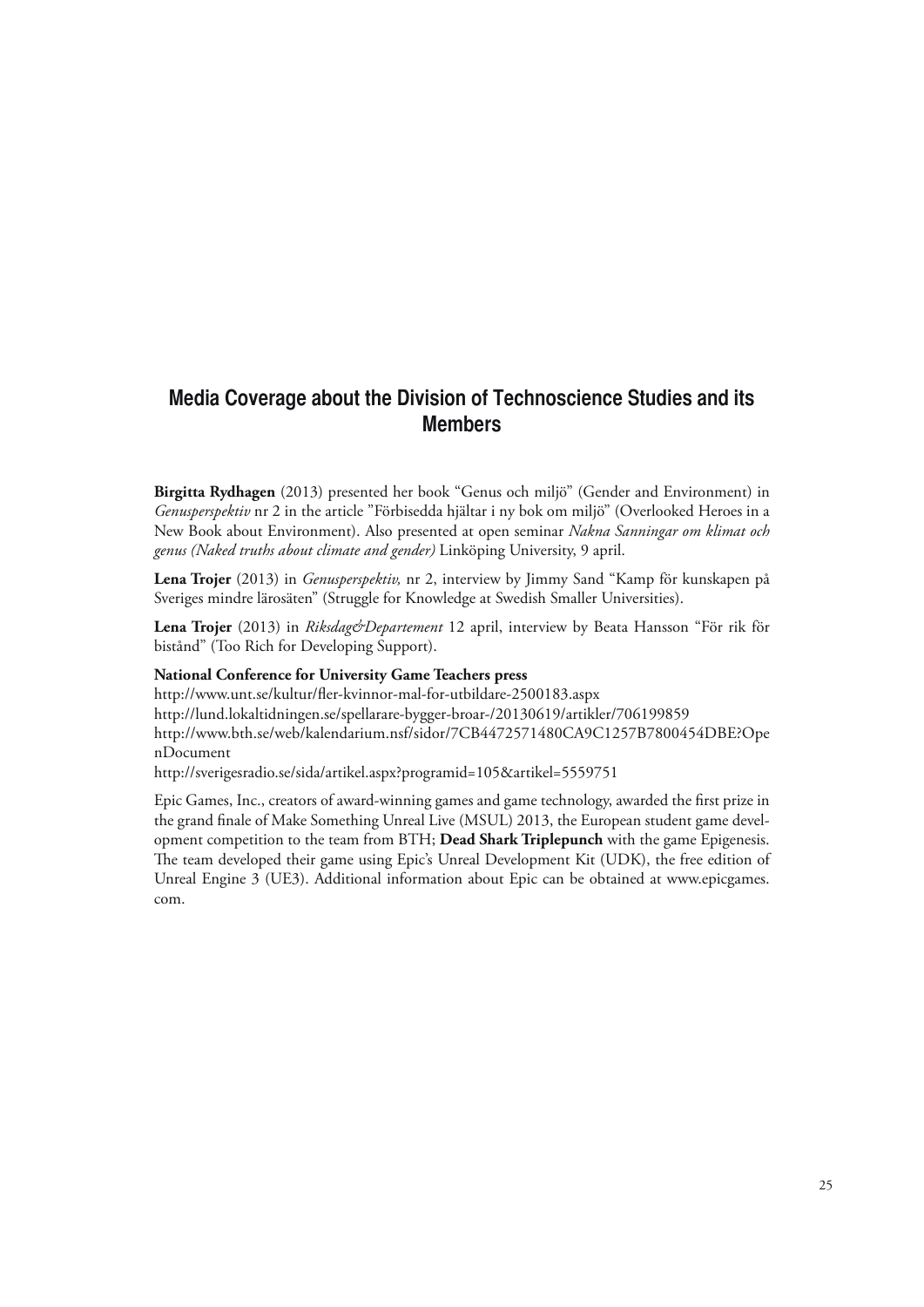# **Commissions**

Below is a presentation of commissions the staff members at the Division of Technoscience Studies had during the year, both at BTH and elsewhere. A conclusion to be drawn from the list of commissions as well as what is presented above, is that the collected expertise found at ToS is relevant in numerous important contexts.

## **Peter Ekdahl**

- Co-supervisor for the PhD student Anders Falk
- Dean of School of Planning and Media Design 2009-2013

#### **Pirjo Elovaara**

- Supervisor for Linus de Petris in his PhD project "Technology as an intrinsic part of humans from eGovernment to iGovernment"
- Member of the Gender Expert Group at National Research Council 2010-2013
- Board member of the National Graduate School InterGender, 2008 –
- Member of the national research network Gender and Development studies (GADNET)
- Reviewer for Information, Communication and Society Journal, Graduate Journal of Social Science and Women, Work and Organization
- Committee member for IADIS ICT, Society and Human Beings conference and Participatory Design Conference 2014
- Initiator and organizer of the first femininst design pedagogy symposium, in co-operation with Linneaus University, Malmö University, Umeå University and BTH, 17-18 December in Malmö
- Member of the reference group for the Regional Digital Agenda in Blekinge, ReDA
- Node at BTH for the SPIDER network.

#### **Peter Giger**

- Member of the planning committee for the culture house, Östra Piren, Karlshamn
- Member of the research network "Digital Art and Culture in the Age of Pervasive Computing'
- Editor and technical developer of International Journal of Feminist Technoscience
- Supervisor for Anders Falk in his PhD project "The digitizing of rituals; aesthetics in digital media"
- Supervisor for Linda Paxling in her PhD project "The reality producing dynamics of the mobile artefact in East Africa"

## **Tomas Kjellqvist**

- Vice-Chair of the Swedish National Commission for UNESCO
- Member of the scientific expert group for UNESCO, coordinated by the Swedish Research Council
- Member of the Advisory Board to CAAST-Net

### **Linda Paxling**

- Editor of Technoscience.se
- Moderator of editorial team, International Journal of Technoscience and Development (IJTD)

#### **Birgitta Rydhagen**

- Member of the national research network Gender and Development studies (GADNET)
- Supervisor to PhD students Joshua Mutambi, Julius Ecuru and Carlos Acevedo.
- Reviewer for International Conference on Engineering and Meta-Engineering (ICEME)
- Reviewer for the European Journal of Engineering Education (EJEE)
- Reviewer for Tidskrift för Genusvetenskap, www.tegeve.se